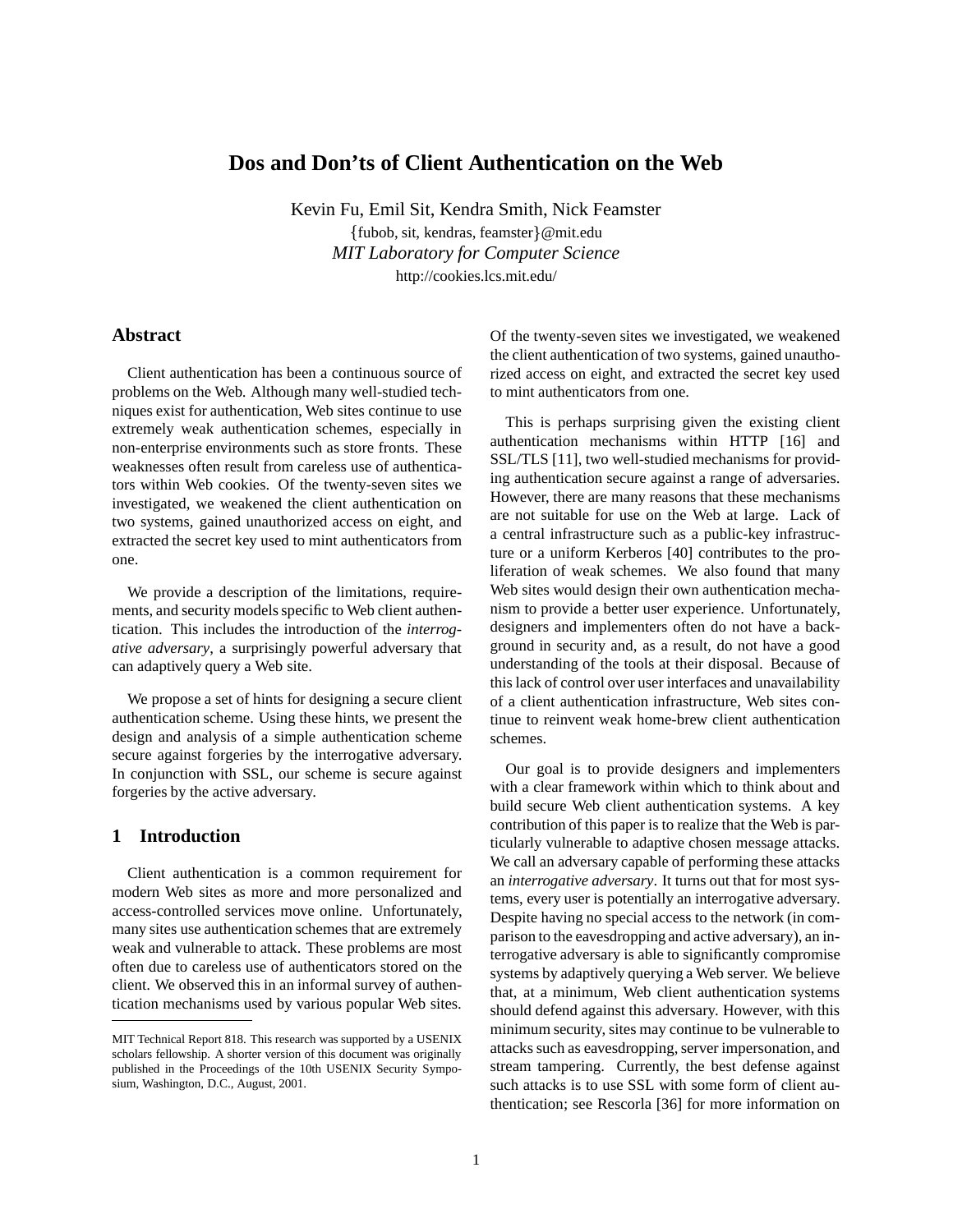the security and proper uses of SSL.

In Section 2, we describe the limitations, requirements, and security models to consider in designing Web client authentication. Using these descriptions, we codify the principles underlying the strengths and weaknesses of existing systems as a set of hints in Section 3. As an example, we design a simple and flexible authentication scheme in Section 4. We implemented this scheme and analyzed its security and performance; we present these findings in Sections 5 and 6. Section 7 compares the work in this paper to prior and related work. We conclude with a summary of our results in Section 8. The appendix describes several existing client authentications schemes in detail.

## **2 Security models and definitions**

Clients want to ensure that only authorized people can access and modify personal information that they share with Web sites. Similarly, Web sites want to ensure that only authorized users have access to the services and content it provides. Client authentication addresses the needs of both parties.

Client authentication involves proving the identity of a *client* (or user) to a *server* on the Web. We will use the term "authentication" to refer to this problem. Server authentication, the task of authenticating the server to the client, is also important but is not the focus this paper.

In this section, we present an overview of the security models and definitions relevant in client authentication. We begin by describing the practical limitations of a Web authentication system. This is followed by a discussion of common requirements. We then characterize types of breaks and adversaries.

#### **2.1 Practical limitations**

Web authentication is primarily a practical problem of deployability, user acceptability, and performance.

#### **Deployability**

Web authentication protocols differ from traditional authentication protocols in part because of the limited interface offered by the Web. The goal is to develop an authentication system by using the protocols and technologies commonly available in today's Web browsers and servers. Authentication schemes for the Internet at large cannot rely on technology not widely deployed. For example, Internet kiosks today do not have smart card readers. Similarly, home consumers currently have little incentive to purchase smart card readers or other hardware token systems.

The client generally speaks to the server using the Hypertext Transfer Protocol (HTTP [14]). This may be spoken over any transport mechanism but is typically either TCP or SSL. Since HTTP is a stateless, sessionless protocol, the client must provide an *authentication token* or *authenticator* with each request.

Computation allows the browser to transform inputs before sending them to the server. This computation may be in a strictly defined manner, such as in HTTP Digest authentication [16] and SSL, or it may be much more flexible. Flexible computation is available via Javascript, Java, Tcl, ActiveX, Flash, and Shockwave. Depending on the application, these technologies could perhaps assist in the authentication process. However, most of these technologies have high startup overhead and mediocre performance. As a result, users may choose to disable these technologies. Also, these extensions may not be available on all operating systems and architectures. Any standard authentication scheme should be as portable and lightweight as possible, and therefore require few or no browser extensions. Thus for today's use, any authentication scheme should avoid using client computation for deployability reasons. If absolutely necessary, Javascript and Java are commonly supported.

Client state allows the client's browser to store and reuse authenticators. However, storage space may be very limited. In the most limited case, the browser can only store passwords associated with realms (as in HTTP Basic authentication [16]). A more flexible form of storage which is commonly available in browsers is the cookie [24, 31]. Cookies allow a server store a value on a client. In subsequent HTTP requests, the client automatically includes the cookie value. A number of attributes can control how long cookies are kept and to which servers they are sent. In particular, the server may request that the client discard the cookie immediately or keep it until a specified time. The server may also request that the client only return the cookie to certain hosts, domains, ports, URLs, or only over secure transports. Cookies are the most widely deployed mechanism for maintaining client state.

#### **User acceptability**

Web sites must also consider user acceptability. Because sites want to attract many users, the client authentication must be as non-confrontational as possible. Users will be discouraged by schemes requiring work such as installing a plug-in or clicking away dialog boxes.

#### **Performance**

Stronger security protocols generally cost more in performance. Service providers naturally want to respond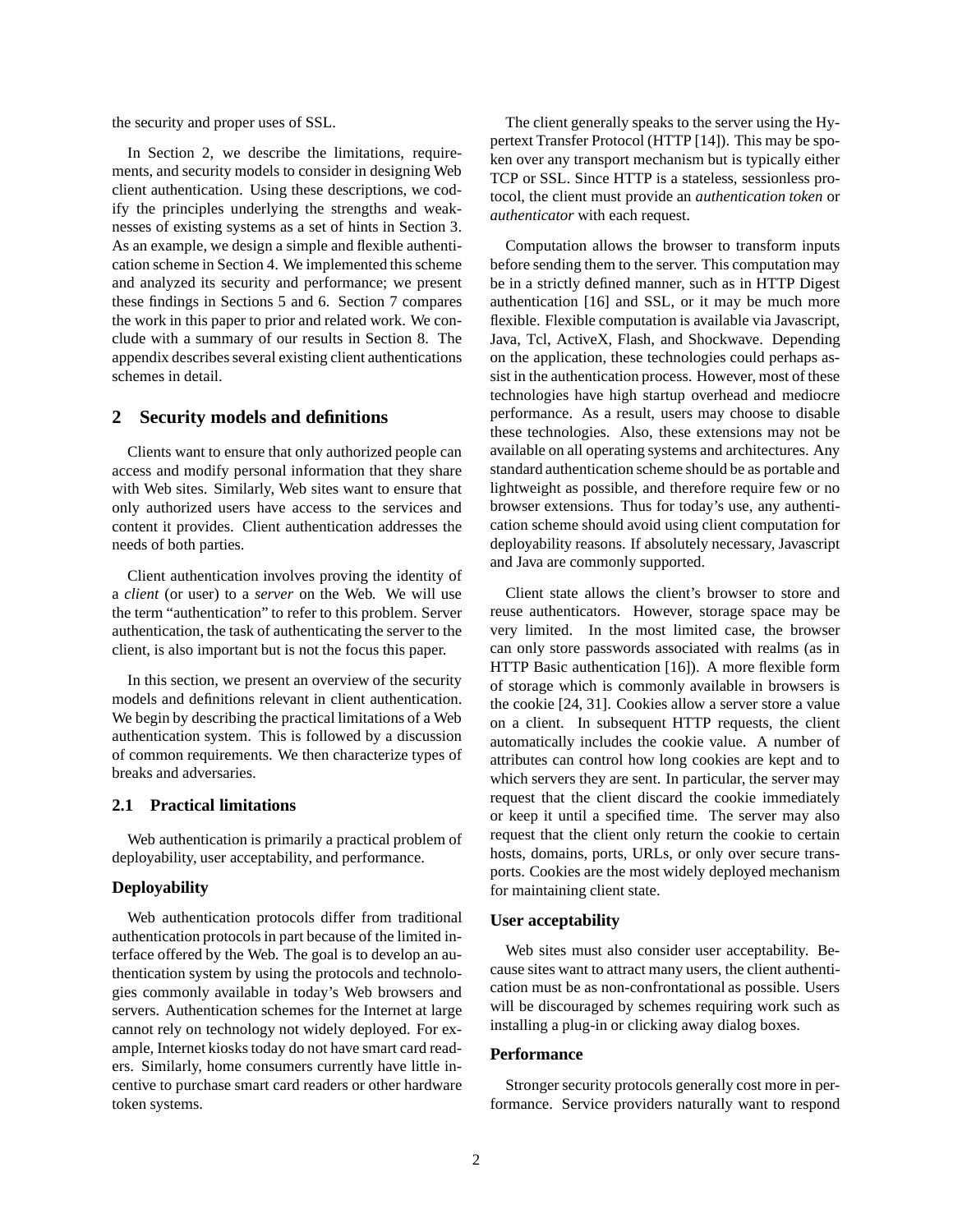to as many requests as possible. Cryptographic solutions will usually degrade server performance. Authentication should not needlessly consume valuable server resources such as memory and clock cycles. With current technology, SSL becomes unattractive because of the computational cost of its initial handshaking.

## **2.2 Server security requirements**

The goals of a server's authentication system depend on the strength and granularity of authentication desired. Granularity refers to the fact that some servers identify individual users throughout a session, while others identify users only during the first request. A fine-grained system is useful if specific authorization or accountability of a user is required. A coarse-grained system may be preferred in situations where partial user anonymity is desired.

A simple example of a coarse-grained service is a *subscription service* [41]. Subscription services merely wish to verify that a user has paid for the service before allowing access to read-only content. During the initial request, a user could authenticate with a username and password. Unless the service allows customization, subsequent requests need only verify that a user has been authenticated without knowing the user's actual identity. A trusted third party could handle the initial authentication of a user. Some specific examples of sites that only require this level of authentication are newspapers (e.g., WSJ.com), online libraries (e.g., acm.org), and adult entertainment (e.g., playboy.com).

However, most sites customize the data sent back to users. This naturally requires a fine-grained system. Each user must be identified specifically to use their preferences. Examples of this include sites that allow users to customize look-and-feel (e.g., slashdot.org), sites that filter information on behalf of the user (e.g., infobeat.com), or sites which provide online identities (e.g., hotmail.com).

#### **2.3 Confidentiality and privacy**

*Confidentiality* is not strictly related to authentication but it is worth mentioning as well, since it can be provided by cryptography and since it is often confused with authentication. A system that provides confidentiality protects traffic from disclosure by anyone except the sender and recipient. In contrast, a system that provides authentication ensures that the person sending or receiving the data is indeed who they claim to be. This may be confusing because SSL, the only widely deployed mechanism for providing confidentiality of HTTP transactions, provides options for both authentication and confidentiality. The distinction between confidentiality and authentication is further blurred by the practice of current browsers of displaying a single padlock whose meaning is ambiguous.

Typically, servers choose to provide confidentiality for only certain special data by using SSL. For example, financial data require confidentiality. Sites that deal with such information, *online brokerages*, may be auction sites (e.g., ebay.com), banks and other financial service providers (e.g., etrade.com), or online merchants (e.g., FatBrain.com).

Another issue commonly associated with authentication is user *privacy*. Privacy refers to protecting the data available on the server from access by unauthorized parties. While often the information provided by the server is not itself secret, one does not usually want unknown parties discovering their personal interests. For example, a user may sign up to see discount airfares to San Francisco or select stocks in a portfolio for updated stock quotes. While the fact that US Airways is offering a low fare or that Cisco stock has shed four points is not in any way secret, it may be telling to find out if a particular user is interested in that information. Therefore servers often need to provide ways to keep personalized data private. Privacy can be achieved by using secure authentication and providing confidentiality.

#### **2.4 Breaks**

An adversary's goal is to break an authentication scheme faster than by brute force. Here we use terminology loosely borrowed from cryptography to characterize the kinds of breaks an adversary can achieve [18, 30].

In an *existential forgery*, the adversary can forge an authenticator for at least one user. However, the adversary cannot choose the user. This may be most interesting in the case where authenticators protect access to a subscription service. While an existential forgery would not give an adversary access to a chosen user's account, it would allow the adversary to access content without paying for it. This is the least harmful kind of forgery.

In a *selective forgery*, the adversary can forge an authenticator for a particular user. This adversary can access any chosen user's personalized content, be it Web e-mail or bank statements.

Note that a forgery implies the construction of a new authenticator, not one previously seen. In a traditional *replay attack*, the adversary is merely reusing a captured authenticator.

Finally, a *total break* results in recovery of the secret key used to mint authenticators. This is the most serious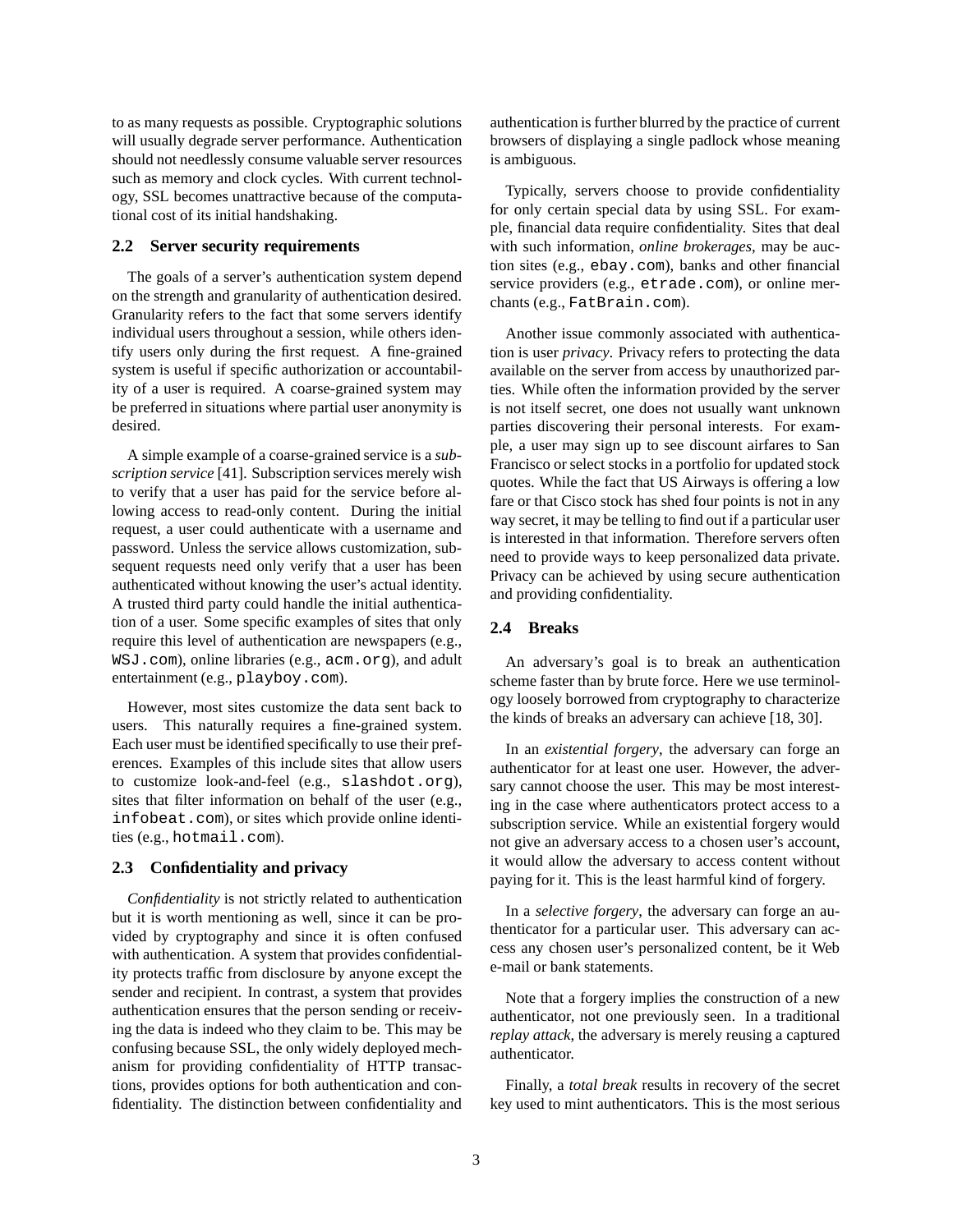break in that it allows the adversary to construct valid authenticators at any time for all users.

## **2.5 Adversaries**

We consider three kinds of adversaries that attack Web authentication protocols: the *interrogative adversary*, the *eavesdropping adversary*, and the *active adversary*. Each successive adversary possesses all the abilities of the weaker adversaries. Note that our definitions differ somewhat from tradition. Our adversaries gather information and apply this information to achieve a break. The adversaries differ from each other only in their information gathering ability.

#### **Interrogative adversary**

The *interrogative adversary* can make a reasonable number of queries of a Web server. It can adaptively choose its next query based on the answer to a previous query. We named this the interrogative adversary because the adversary makes many queries, but lacks the ability to sniff the network.

The ability to make queries is surprisingly powerful. The adversary can pass attempted forgeries to the server's verification routine. By creating new accounts on a server, the adversary can obtain the authenticator for many different usernames. This is possible on any server that allows account creation without some form of out-of-band authentication (e.g., credit cards) to throttle requests. In this paper we assume no such throttle exists.

The interrogative adversary can also use information publicly available on the server. A server may publish the usernames of valid account holders, perhaps in a public discussion forum. An adversary attacking this server might find this list useful.

In more theoretical terms, the interrogative adversary may treat the server as an oracle. An interrogative adversary can carry out an *adaptive chosen message attack* by repeatedly asking for the server to mint or verify authenticators [18].

#### **Eavesdropping adversary**

The *eavesdropping adversary* can see all traffic between users and the server, but cannot modify any packets flowing across the network. That is, the adversary can sniff the network and replay authenticators. This adversary also has all the abilities of the interrogative adversary.

An eavesdropping adversary can apply its sniffed information to attempt a break. Computer systems research would consider this an active attack; we do not. This style of definition is more common in the theory community where attacks consist of an information gathering process, a challenge, another optional information gathering process, and then an attempted break [3].

#### **Active adversary**

The *active adversary* can in addition see and modify all traffic between the user and the server. This adversary can mount man-in-the-middle attacks. In the real world, this situation might arise if the adversary controls a proxy service between the user and server.

## **3 Hints for Web client authentication**

We present several hints for designing, implementing, and selecting a scheme for client authentication on the Web. Some of these hints come from our experiences in breaking authentication schemes in use on commercial Web sites. Others come from general knowledge or security discussion forums [45]. Following these hints is neither necessary nor sufficient for security. However, they would have prevented us from breaking the authentication schemes on several Web sites mentioned in this section. Most of these sites have subsequently repaired the problems we identified. These incidents help to demonstrate the usefulness of these hints. The details of our analysis are documented in the appendix.

Although we give advice on how to perform client authentication on the Web, we certainly do not advocate having everyone design their own security systems. Rather, we hope that these hints will assist researchers and developers of Web client authentication and dissuade persons unfamiliar with security from implementing home-brew solutions.

The hints fall into three categories. Section 3.1 discusses the appropriate use of cryptography. Section 3.2 explains why passwords must be protected. Section 3.3 offers suggestions on how to protect authenticators.

#### **3.1 Use cryptography appropriately**

Use of cryptography is critical to providing authentication. Without the use of cryptography, it is not possible to protect a system from the weakest of adversaries. However, designing cryptographic systems is a difficult and subtle task. We offer some hints to help guide the prospective designer in using the cryptographic tools available.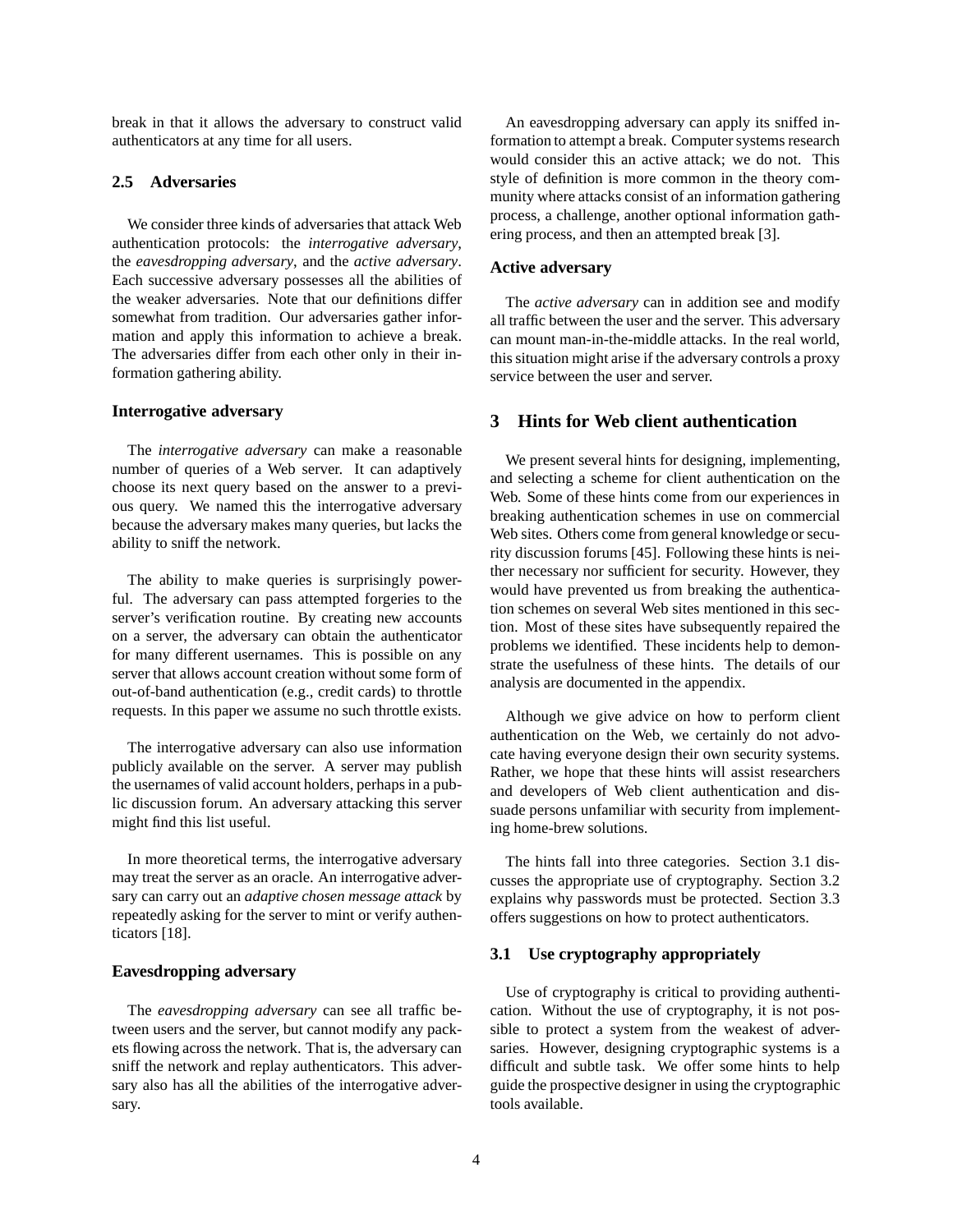#### **Use the appropriate amount of security**

An important general design hint is to Keep It Simple, Stupid [26]. The more complex the scheme, the harder it is to develop compelling arguments that it is secure. If you are designing or selecting a system, choose one that provides the right amount of security for your needs. For example, an online newspaper cares about receiving compensation for content. An online brokerage cares about confidentiality, integrity, and authentication of information. These security needs are very different and can be satisfied by different systems. There are usually tradeoffs between the user interface, usability, and performance. Choosing an overly complex or featureful system will make management more difficult; this can easily result in security breaches.

#### **Do not be inventive**

It is a general rule in cryptography that secure systems should be designed by people with experience. Time has repeatedly shown that systems designed or implemented by amateurs are weak and easily broken. Thus, while we encourage research in developing authentication systems for the Web, it is very risky to design your own authentication system. This is closely related to our next hint. If you do choose to implement your own scheme, you should make your protocol publicly available for review.

#### **Do not rely on the secrecy of a protocol**

A security system should not rely on the secrecy of its protocol. A protocol whose security relies on obscurity is vulnerable to an exposure of the protocol. If there are any flaws, such an exposure may reveal them. For example, a secret system can be probed by an interrogative adversary to determine its behavior to valid and invalid inputs. This technique allowed us to reverse engineer the WSJ.com client authentication protocol. By creating several valid accounts and comparing the authenticators returned by the system, we were able to determine that the authenticator was the output of crypt (salt, username  $+$  secret string) where  $+$  de-<br>is belief notes concatenation. Once we understood the format of the authenticator, we were able to quickly recover the secret string, "March20", by mounting an adaptive chosen message attack. The program, included in the appendix, runs in  $128 \times 8$  queries rather than the intended  $128^8$ . Assuming each query takes 1 second, this program finishes in 17 minutes instead of the intended  $2 \times 10^9$  years. This information constitutes a total break, allowing us to mint valid authenticators for all users.

On the other hand, Open Market published their design and implementation [28].

Instead of relying on the secrecy of the scheme, rely on the secrecy of a well-selected set of keys. Ensure that the protocol is public so that it can be reviewed for flaws and improved. This will lead to a more secure system than a private protocol which appears undefeatable but may in practice be fairly easy to break. If you are hesitant to reveal the details of an authentication scheme, then you likely fear that it is vulnerable to an attack by an interrogative adversary.

### **Understand the properties of cryptographic tools**

When designing an authentication scheme, cryptographic tools are critical. These include hash functions such as SHA-1 [15], authentication codes like HMAC [23], and higher-level protocols like SSL [11]. The properties each tool must be understood.

For example, SSL alone does not provide user authentication. Although SSL can authenticate users with X.509 client certificates, commercial Web sites rarely use this feature because of PKI deployment problems. Instead, SSL is used to provide confidentiality of authentication tokens and data. However, confidentiality does not ensure authentication.

Misunderstanding the properties of SSL made FatBrain.com vulnerable to selective forgeries by an interrogative adversary. In an earlier scheme, their authenticator consisted of a username and a session identifier based on a global sequence number. Since this number was global, an interrogative adversary could guess the session identifier for a chosen victim and make an SSL request with this session identifier. Here, the use of SSL did not make the system secure.

A more detailed example comes from a misuse of a hash function. One commonly (and often incorrectly) used input-truncating hash function is the Unix crypt() function. It takes a string input and a twocharacter salt to create a thirteen-character hash [30]; it is believed to be almost as strong as the underlying cryptographic cipher, DES [43]. However, crypt() only considers the first eight characters of its string input. This truncation property must be taken into account when using it as a hash.

The original WSJ.com authentication system failed to do so, which made our break possible. Since the input to crypt() was the username concatenated with the server secret, the truncation property of crypt () meant that the secret would not be hashed if the username was at least eight characters long. This means authenticators for long usernames can be easily created, merely with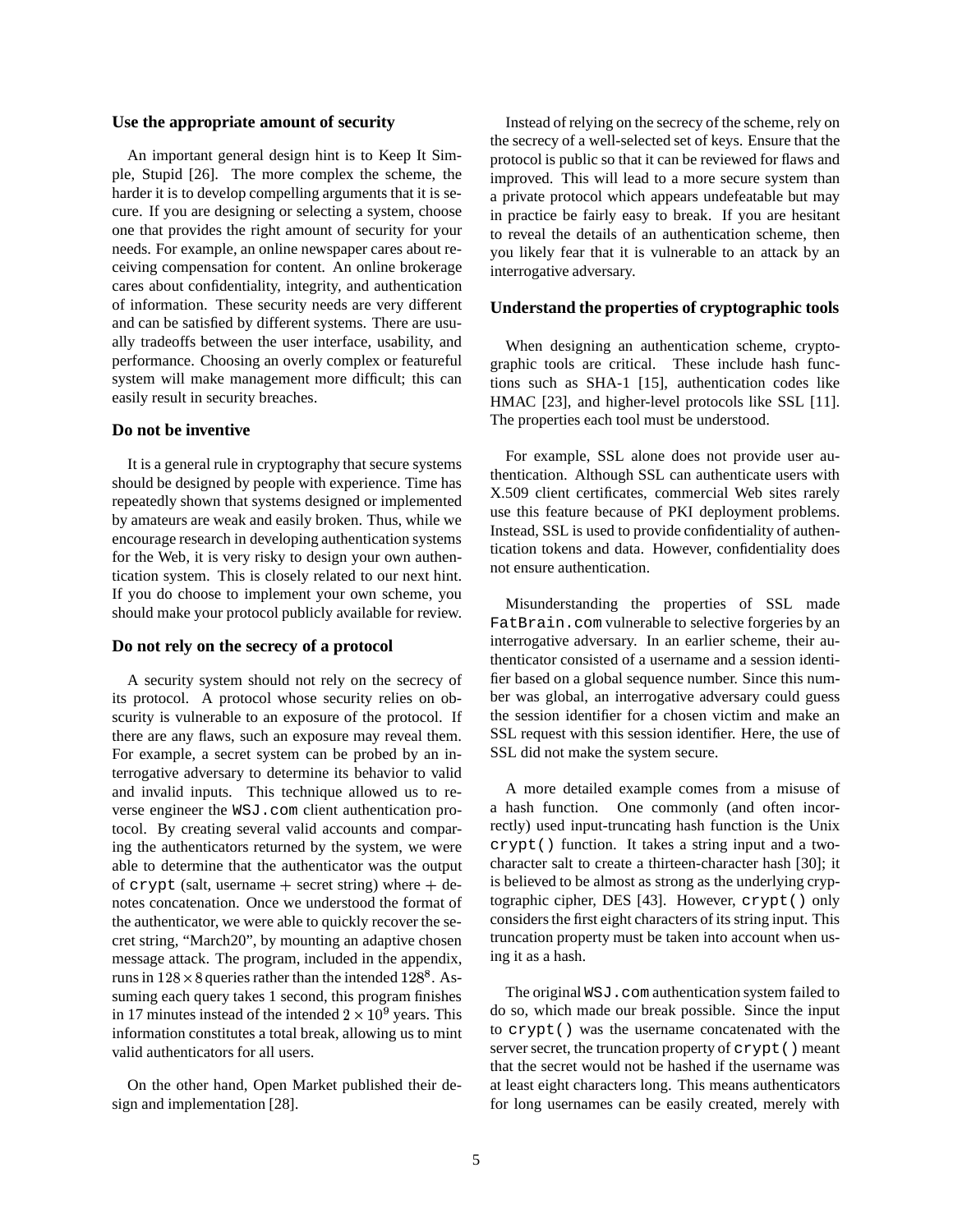knowledge of the username. Additionally, the algorithm will produce an identical authenticator for all usernames that match in the first eight characters. This can be seen in Figure 1.

It is likely that WSJ.com expected this construction to act like a secure message authentication code (MAC). A message authentication code is a one-way function of both its input and a secret key that can be used to verify the integrity of the data [42]. The output of the function is deterministic and relatively short (usually sixteen to twenty bytes). This means that it can be recalculated to verify that the data has not been tampered with.

However, the WSJ.com authenticator was just a deterministic value which could always be computed from the first eight characters of the username and a fixed secret. While HTTP Basic authentication [16] (which uses no cryptography at all) is secure against an existential forgery of an interrogative adversary, the original WSJ.com scheme fell to a total break by the interrogative adversary.

Thus, when possible you should use a secure message authentication code. Certain cryptographic constructions have subtle weaknesses [30], so you should take great care in choosing which algorithm to employ. We recommend the use of HMAC-SHA1 [23]. This algorithm prevents many attacks known to defeat simple constructions. However, as we will see in Section 6, use of secure message authentication code is more expensive than an input-truncating hash such as crypt().

#### **Do not compose security schemes**

It is difficult to determine the effects of composing two different security systems. Breaking one may allow an adversary to break the other. Worse, simply composing the schemes may have adverse cryptographic side effects, even if the schemes are secure in isolation. Menezes et al explain in remark 10.40 how using a single key pair for multiple purposes can compromise security [30]. The use of a single key for authentication and confidentiality leads to compromise of both if that key is stolen. On the other hand, if separate keys are used, a break of the authentication will not affect the confidentiality of past messages and vice versa.

FatBrain.com had two separate user authentication systems. To purchase a book, a user entered a username and password at the time of purchase. Future purchases required reauthentication. The account management Web pages had a separate security scheme which was stateful. After the user entered a username and password, FatBrain established a session identifier in the URL path. In this way, users could navigate to other parts of the account management system without having to tediously re-enter the password. Unfortunately, the security hole discussed in Section 3.3 allowed an adversary to gain access to the account management system for an arbitrary user by guessing a valid session identifier. The account management system includes an option to change a user's registered email address. By changing the email address of a victim's account and then selecting "mail me my password," an adversary could break into to the book purchasing part of the system, despite the fact that it was secure in isolation.

#### **3.2 Protect passwords**

Passwords are the primary means of authenticating users on the Web today. It is important that any Web site guard the passwords of its users carefully. This is especially important since users, when faced with many Web sites requiring passwords, tend to reuse passwords across sites.

#### **Limit exposure of passwords**

Compromise of a password completely compromises a user. A site should never reveal a password to a user. For instance, ihateshopping.net included the user's password as a hidden form variable. A valid user should already know the password; sending it unnecessarily over the network gives the eavesdropping adversary more opportunity to sniff the password. Furthermore, sites should use the "password" field type in HTML forms. This hides the password as it is typed in and prevents an adversary from peeking over a user's shoulder to copy the password.

Even for non-secure Web sites, users should have the option to authenticate over SSL. That is, users should not type passwords over HTTP. Passwords sent over HTTP are visible to eavesdropping adversaries sniffing the network and active adversaries impersonating servers. Because users often have the same password on multiple servers, a stolen password can be extremely damaging. To protect against such attacks, a server could require users to conduct the login over an SSL connection to provide confidentiality for the password exchange; upon successful completion of the login exchange, the server can then set a cookie with an unforgeable authenticator for use over HTTP. The authenticator can be designed to limit the spread of damage, whereas passwords can not.

#### **Prohibit guessable passwords**

Many Web sites advise users to choose memorable passwords such as birthdays, names of friends or family, or social security numbers. This is extremely poor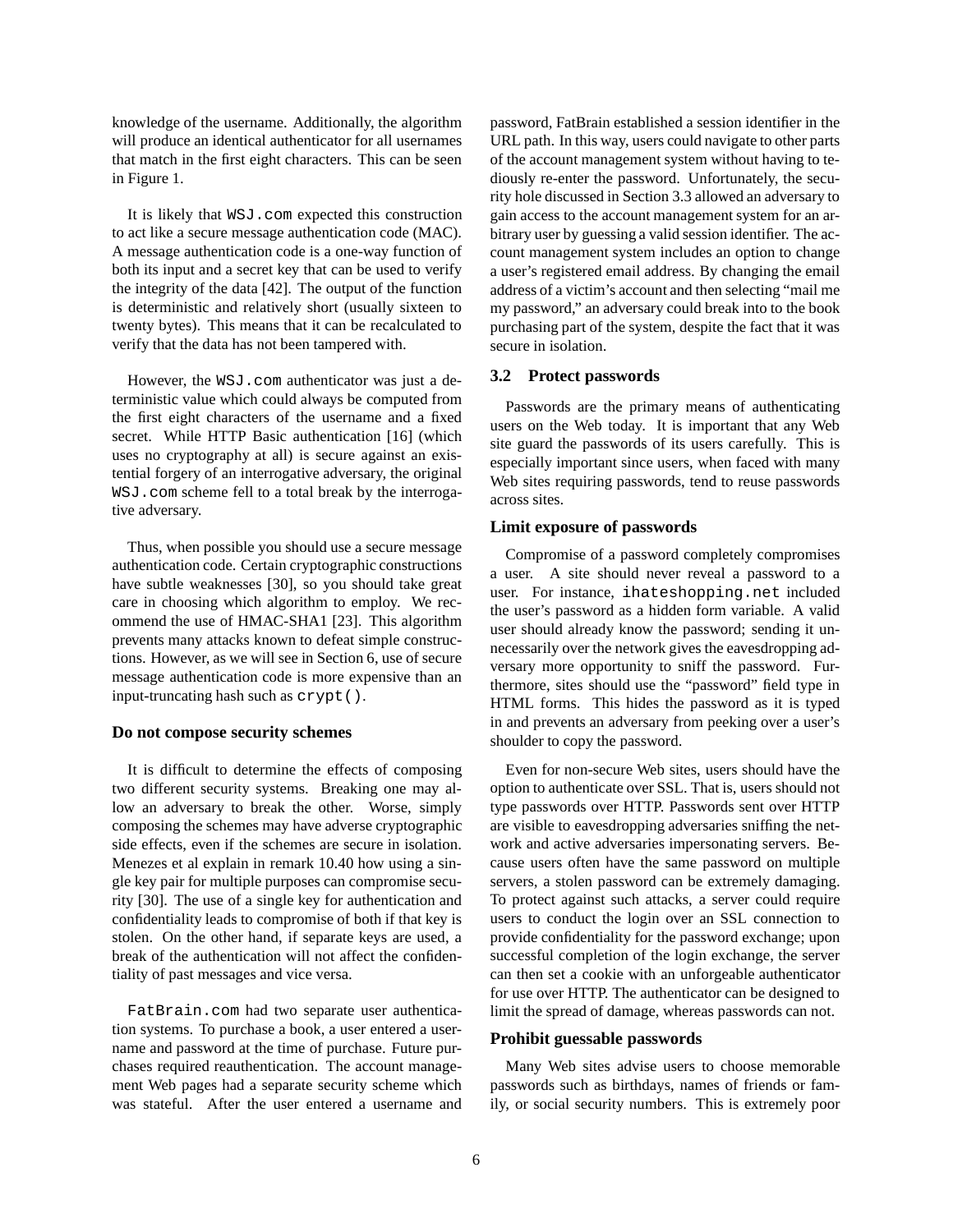|           | username $\vert$ crypt () output $\vert$ authentication cookie |
|-----------|----------------------------------------------------------------|
| bitdiddle | MaRdw2J1h6Lfc bitdiddleMaRdw2J1h6Lfc                           |
|           | bitdiddler   MaRdw2J1h6Lfc   bitdiddlerMaRdw2J1h6Lfc           |

Figure 1: Comparison of crypt() and WSJ.com authentication cookies. The last field represents the username prepended to the output of the crypt() function. The input to the crypt() function is the username prepended to the string "March20".

advice, as such passwords are easily guessed by an attacker who knows the user. Even without bad advice, passwords are fairly guessable [32]. Thus, servers ought to prohibit users from using any password found in a dictionary; such passwords are vulnerable to dictionary attacks. Servers can reduce the effectiveness of on-line dictionary attacks by restricting the number of failed login attempts or requiring a short time delay between login attempts.

Unfortunately, implementing this requirement will make a Web site less appealing to use since it makes passwords harder to remember.

### **Reauthenticate before changing passwords**

In security-sensitive operations such as password changing, a server should require a user to reauthenticate. Otherwise, it may be possible for an adversary to replay an authentication token and force a password change, without actual knowledge of the current password.

#### **3.3 Handle authenticators carefully**

Authenticators are the workhorse of any authentication scheme. These are the tokens presented by the client to gain access to the system. As discussed above, authenticators protect passwords by being a short-term secret; the authenticator can be changed at any time whereas passwords are much less convenient to change.

#### **Make authenticators unforgeable**

Many sites have authenticators that are easily predictable. For instance, we noticed that highschoolalumni.com uses ID numbers and email addresses inside cookies to authenticate users. An interrogative adversary can find this information in the publicly available alumni database and mint an authenticator for an any user.

Authenticators often contain keys that function as session identifiers. These identifiers should be cryptographically random; statistical randomness is not sufficient. The Allaire Cold Fusion Web server issues CFTOKEN session identifiers which come from a linear congruential number generator [2]. As described above, FatBrain.com used essentially a global sequence number. While these numbers may be appropriate for tracking users, it is possible for an adversary to deduce the next output, and hence the next valid session identifier. This may allow the adversary access the information of another user.

Authenticators may also contain other information that the system will accept to be true. Thus, they must also be protected from tampering. This is done by use of a message authentication code (MAC). Because message authentication codes require a secret key, only an entity with knowledge of the key can recreate a valid code. This makes the codes unforgeable since no adversary should possess the secret key. Use only strong cryptographic hash functions. Do not use CRC codes or other noncryptographic hashes, as such functions are often trivial to break.

Relatedly, when combining multiple pieces of data to input into a message authentication code, be sure to unambiguously separate the components. Otherwise, a cryptographic splicing attack may defeat the message authentication code. Since most inputs are text, this can be done using some character that is known not to appear in the input fragments. If components are not clearly separated, multiple inputs can lead to the same outputs. For example, "usernameaccess" could come from "username" followed by "access" or "user" followed by "nameaccess"; better to write "username&access" to ensure that the interpretation is unambiguous. Of course, care must be taken to prevent the username from containing an ampersand!

### **Protect authenticators that must be secret**

Some systems believe that they are secure against eavesdropping adversaries because they send their authenticators over SSL. However, a secure transport is ineffective if the authenticators leak through plaintext channels. We describe two ways that authenticators are sent over SSL and mistakes which can lead to the authenticator leaking into plaintext.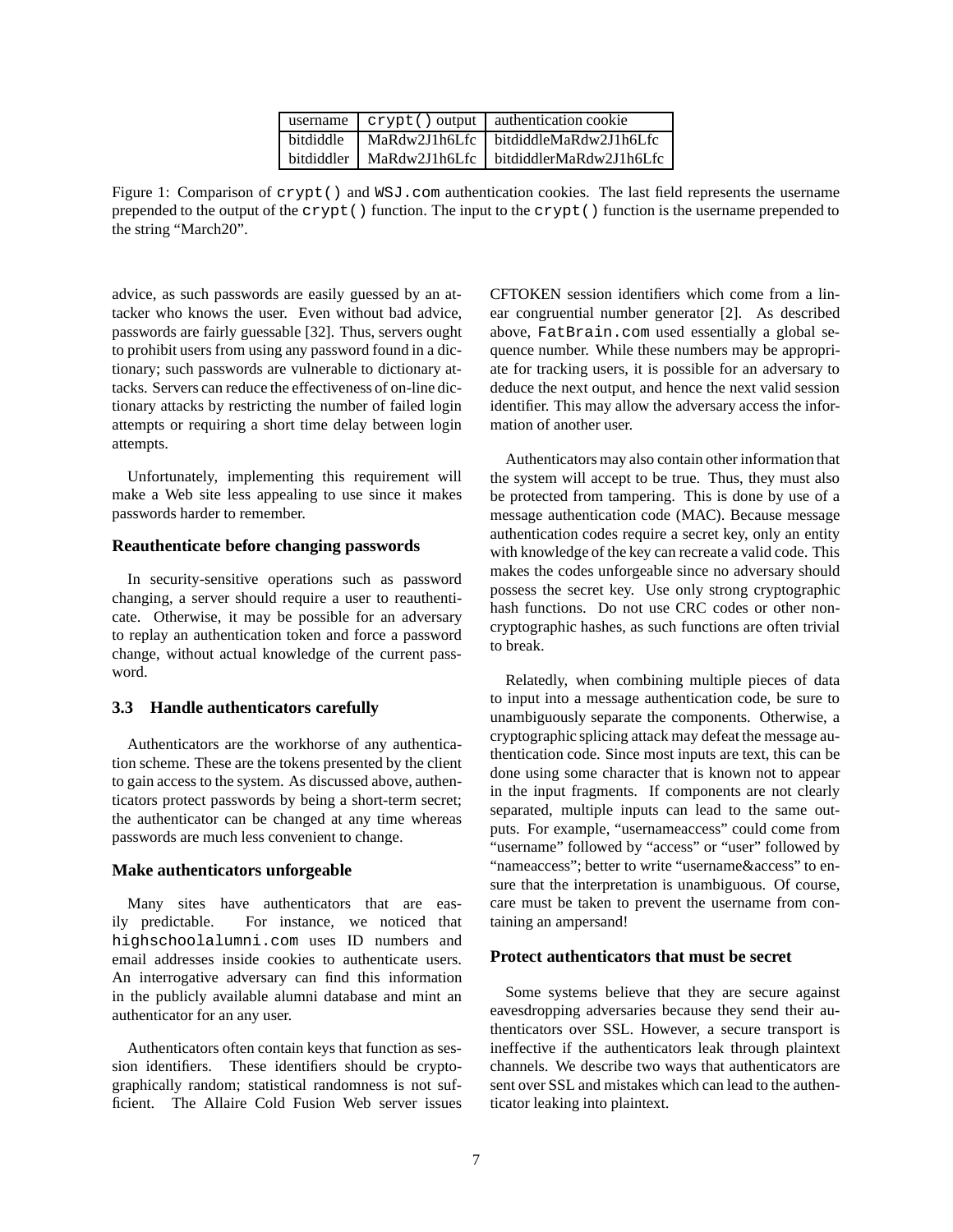One method is to set the authenticator as a cookie. When doing so, it is usually appropriate to set the Secure flag on cookies sent over SSL. When set to true, this flag instructs a Web browser to send the cookie over SSL only. A number of SSL Web sites neglect to set this flag. This simple error can completely nullify the benefits of SSL. For instance, customers of SprintPCS can view their account information and make equipment purchases online. To authenticate, a user enters a phone number and password over SSL. SprintPCS then sets a cookie which acts as an authenticator. Anyone with the cookie can log in as that user. The protocol so far is reasonably secure. However, because SprintPCS does not set the Secure flag on their authentication cookie, the authenticator travels in plaintext over HTTP whenever a user visits the main SprintPCS Web page. We believe that SprintPCS intended to protect against eavesdropping adversaries. Nevertheless, an eavesdropping adversary can access a victim's account with a replay because the cookie authenticator leaks over HTTP.

A second method of setting an authenticator is to include it as part of the URL. Though the HTTP 1.1 specification [14] recommends against this, it easy to do and sites still use this. The problem with this method is that it too can leak authenticators through plaintext channels. If a user follows a link from one page to another, the Web browser usually sends the Referer [sic] header. This field includes the URL of the page from which the current request originated. As described in Section 14.36 of the HTTP specification, the Referer field is normally used to allow a server to trace back-links for logging, caching, or maintenance purposes. However, if the URL of the linking page includes the authenticator, the server will receive a copy of the authenticator in the HTTP header. Section 15.1.3 of the specification recommends that clients should not include a Referer header in a nonsecure HTTP request if the referring page was transferred with a secure protocol for exactly this reason. However, this is not a requirement; browsers such as Netscape and Lynx send the Referer header without any warning.

This can be exploited via a cross-site scripting attack [9]. An adversary can cause a user to execute arbitrary code and offer the user a link from a secure URL including the authenticator (that appears legitimate) to a link of the adversary's choosing. If the user selects the link, the Referer field in the request may include the authenticator, making it available to an eavesdropping adversary. Worse, the link could point to the adversary's machine. Then no eavesdropping is necessary to capture the authenticator. If the attacker is clever and uses an SSL server to host the attack, most browsers will not indicate that anything untoward is happening since they only warn users about transitions from SSL to non-SSL links.

Therefore, be careful when setting authenticators in cookies and follow the recommendation of the HTTP 1.1 specification by not using authenticators in URLs.

## **Avoid using persistent cookies**

A *persistent* cookie is written to a file on the user's system; an *ephemeral* or *temporary* cookie is only stored in the browser's memory and disappears when the user exits the browser. An error in the way the browser or user handles the cookie file may make it accessible over the Internet, exposing the user's cookies to anyone who knows where to look. For instance, certain queries to search engines can produce many cookie files accidentally placed on the Web. This is documented in the appendix. If a persistent cookie in a leaked file contains an authenticator, an adversary can simply copy the cookie and break into the user's account. In addition, if the user accesses the account from a public system (say at a library or Internet café) and receives a persistent authentication cookie on that system, any subsequent user of that system can access the account. For these reasons, persistent cookies should not be considered private. Do not store authenticators in persistent cookies.

### **Limit the lifetime of authenticators**

A good design must also gracefully handle the compromise of tokens which are designed to be secret. To limit the amount of damage a leaked authenticator can cause, limit its lifetime.

For authenticators that are stored in user cookies, do not rely on the cookie expiration field for secure expiration. Since the client is responsible for enforcing that expiration, a malicious client can set the lifetime arbitrarily. Netscape users can manually extend these expirations by simply editing a text file. We were able to indefinitely extend the lifetime of our WSJ.com cookie authenticator even though WSJ.com set the cookie to expire in 11 hours. This was not extremely alarming, but if an adversary stole a cookie (as described in Section 3.3), there would be no way to revoke the adversary's access. The problem was compounded because the cookie authenticator remained the same even if a user's password changed. This prevented the WSJ.com site from easily revoking access to a compromised account.

To prevent unauthorized cookie lifetime extensions, include a cryptographically unalterable timestamp in the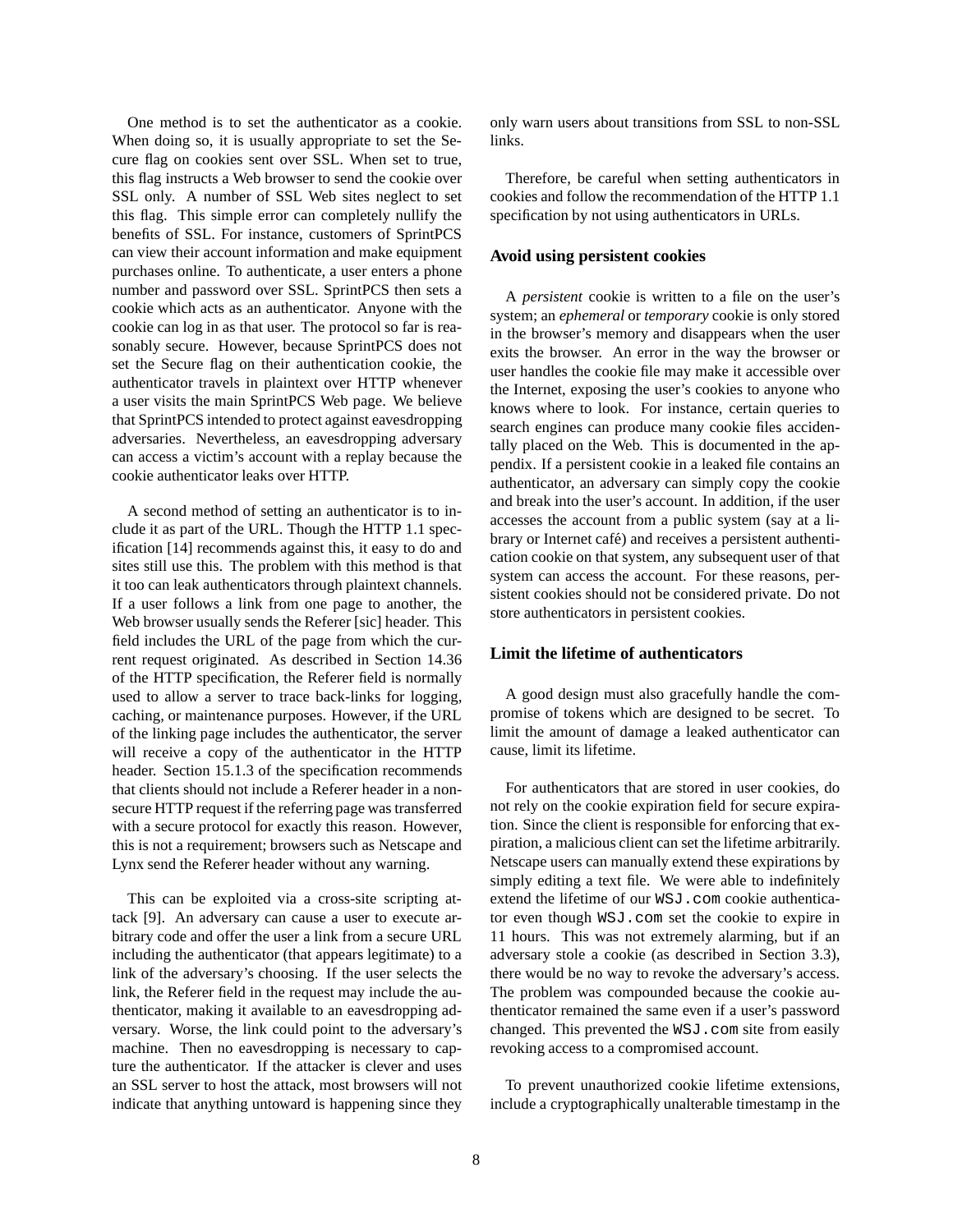value of the cookie, or store the expiration time in a userinaccessible place on the server. Securely binding expirations to authenticators limits the damage caused by a stolen authenticator.

Note that an authenticator that is stored in a cookie can be replayed, regardless of its expiration time, if it is leaked. By definition, unless the client uses computation, it can only send unmodified cookies back to the server. If replay prevention is desired, the authenticator must be kept confidential and changed after each use. In that case, it might be necessary to record recently received authenticators and verify that newly received authenticators are not replays.

### **Bind authenticators to addresses**

It can also be useful to tie authenticators to specific network addresses. This helps protect against replay attacks by making it more difficult for the adversary to successfully reuse the authenticator. In addition to acquiring the authenticator, the adversary must appear to originate from the same network address for which the authenticator was minted. However, this may prematurely invalidate authenticators issued to mobile DHCP users.

#### **4 Design**

In this section we present a scheme for performing client authentication. This design is intended to be an example of a simple system that follows the hints provided in Section 3. We do not claim that the scheme is novel, but we do claim that the concepts and design process are not extensively discussed in literature. We present a brief security analysis of the schemes in Section 5.

Our scheme provides a personalizable authenticator which allows the server to statelessly verify the authenticity of the request and its contents. The server can explicitly control the valid lifetime of the authenticator as well. The authenticator can include all the information needed to service a request, or can be used as a key to refer to session information stored on the server.

The overall operation of this scheme is shown in Figure 2. We assume that the user has an existing account on the server which is accessed via a username and password. At the start of each session, the server receives the username and password, verifies them, and sets an authentication cookie on the user's machine. Since cookies are widely supported, this makes the system portable. Subsequent requests to the server include this cookie and allow the server to authenticate the request. The design of each cookie ensures that a valid cookie can only be created by the server; therefore anyone possessing a valid cookie is authorized to access the requested content on the server.

Our scheme is designed to be secure against an interrogative adversary, as we believe that most of the schemes we evaluated were designed with this type of adversary in mind. However, because SSL with server authentication provides confidentiality and integrity, layering our design on top of SSL can provide an authentication system secure against an active adversary.

#### **4.1 Cookie Recipe**

The recipe for our cookie follows easily from the hints presented in Section 3. We create an unforgeable authenticator that includes an explicit expiration time. We use HTTP state (i.e. cookies) to store this authenticator with the client. The value of this cookie is shown here:

```
exp=t\&data=s\&digest=MAC_{k}(exp=t\&data=s)
```
The expiration time is denoted  $t$  and is expressed as seconds past 1970 GMT. The data string  $s$  is an optional parameter denoting arbitrary data that the server wishes to associate with the client. Finally, the cookie includes a MAC for the cleartext expiration and data.

Our cookie requires the use of a *non-malleable* MAC; that is, one where it is intractable to generate a valid ciphertext from a plaintext message related to a plaintext message with a known ciphertext [12, 23]. That is, no adversary can generate a valid ciphertext without both the server's secret key and the plaintext, no matter how many samples of valid plaintext/ciphertext pairs the adversary has. Examples of keyed, non-malleable MACs are HMAC-MD5 and HMAC-SHA1 [23].

## **4.2 Discussion**

Selecting an expiration time  $t$  is a trade-off between limiting the damage that can be done with a leaked authenticator and requiring the user to reauthenticate. Yahoo!, for example, allows users to specify what expiration interval they prefer for authenticators that control access to sensitive data [46]. This allows the user to control the trade-off. On the other hand, for insensitive data, it makes sense for the server to make the choice. For example, a newspaper might want cookies to be valid for only a day, whereas a magazine might allow sessions to be valid for a month (as if the user were buying a single issue).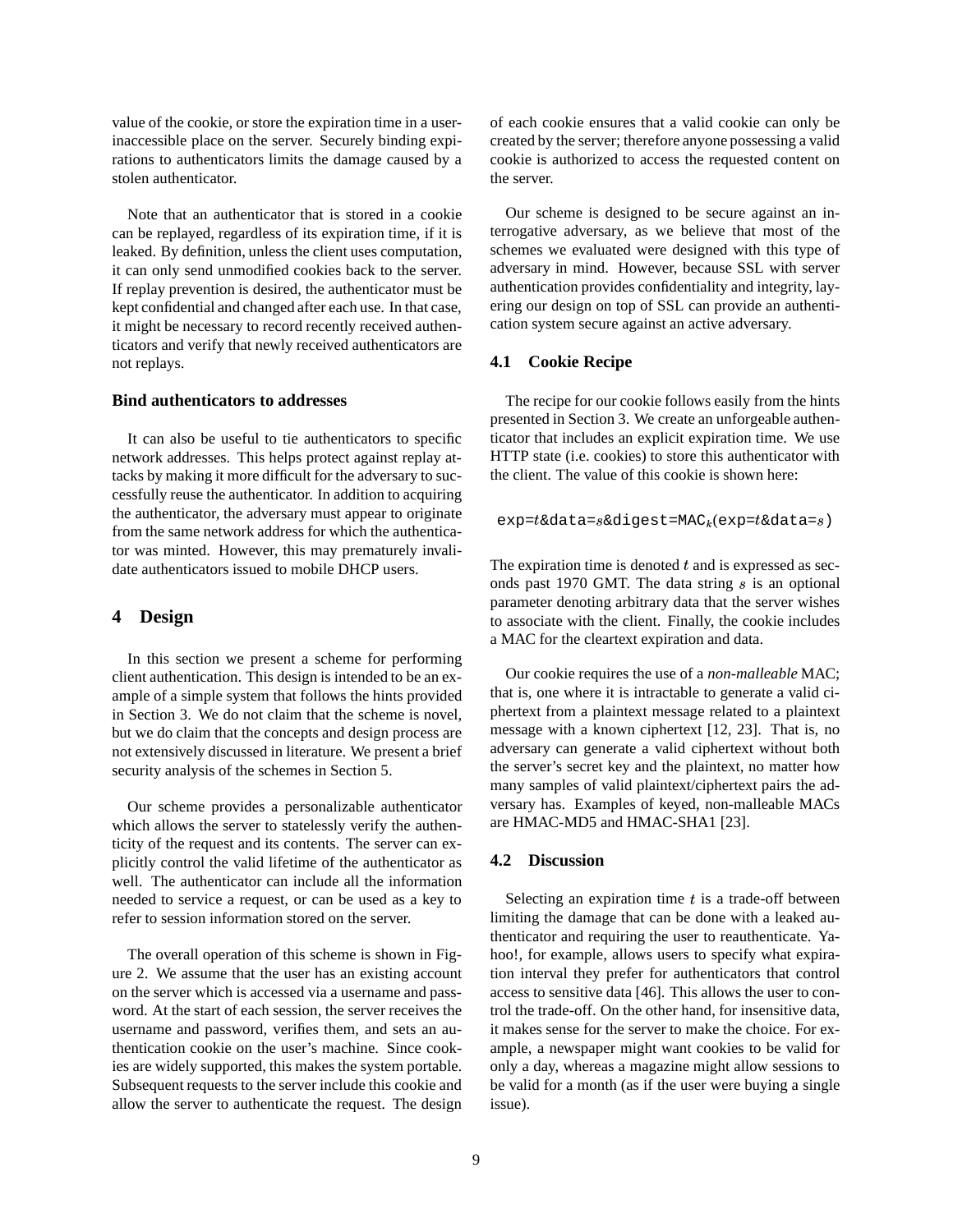

Figure 2: One-exchange authentication system.

The value  $s$  may be any information specific to the user that the server wishes to access without maintaining server state. This may be anything from a session identifier to a username. Beware that this data is not encrypted so sensitive information should not be stored here; if sensitive data is needed, we recommend that a cryptographically random session identifier be used. This will prevent information leaks from compromising a user's privacy. On the other hand, if sensitive user information is required to handle only a small percentage of the content requests, the authenticator can contain the information needed to service the majority of requests. This way the server can avoid doing a possibly expensive look-up with every request.

A server may also choose to leave s empty (and removing the data parameter from the cookie). This might be useful in the case where authentication must expire, but all users are essentially the same. A plausible example of this might be a pay-per use service, such as a newspaper.

#### **4.3 Authentication and revocation**

To authenticate a user, the server retrieves the cookie and extracts the expiration. If the cookie has not expired, the server recalculates the MAC in the digest parameter of the cookie. Since the server is the only entity who knows the key  $k$ , the properties of the MAC function imply that a valid cookie was generated by the server. So long as the server only generates cookies for authenticated users, any client with a valid cookie is a valid user.

This scheme does not provide a mechanism for secure *revocation*; that is, ending the user's session before the expiration time is up. The easiest option is for the server can instruct the client to discard the authentication cookie. This will usually be adequate for most applications. However, a client who has saved the value of the cookie can continue to reuse that value so long as the explicit expiration time has not yet passed.

In most cases, a short session can make revocation unnecessary: the user can access the server until the session expires, at which time the server can refuse to issue a new authenticator. Servers that require secure revocation should keep track of the session status on the server (e.g., using a random session key or our personalized scheme with a server database). This session can then be explicitly revoked on the server, without trusting the client.

The scheme does allow simultaneous revocation of all authenticators, which can be accomplished by rotating the server key. This will cause all outstanding cookies to fail to verify. Thus, all users will have to log in again. This might be useful for finding unused accounts.

#### **4.4 Design alternatives**

One interesting point of our scheme is that we have included the expiration time  $t$  in the cookie value itself. This is the only way for a server to have access to the expiration date without maintaining state. Explicit inclusion of the expiration date in a non-malleable cookie provides fixed-length sessions without having to trust the client to expire the cookie. It would also have been possible to merely use a session identifier but that would always require server state and might lead to mistakes where expiration was left in the hands of the client.

Many schemes do involve setting a random session identifier for each user. This session identifier is used to access the user's session information, which is stored in a database on the server. While such a scheme allows for a client to make customizations (i.e. it is functionally equivalent to the scheme we have presented), it is potentially subject to guessing attacks on the session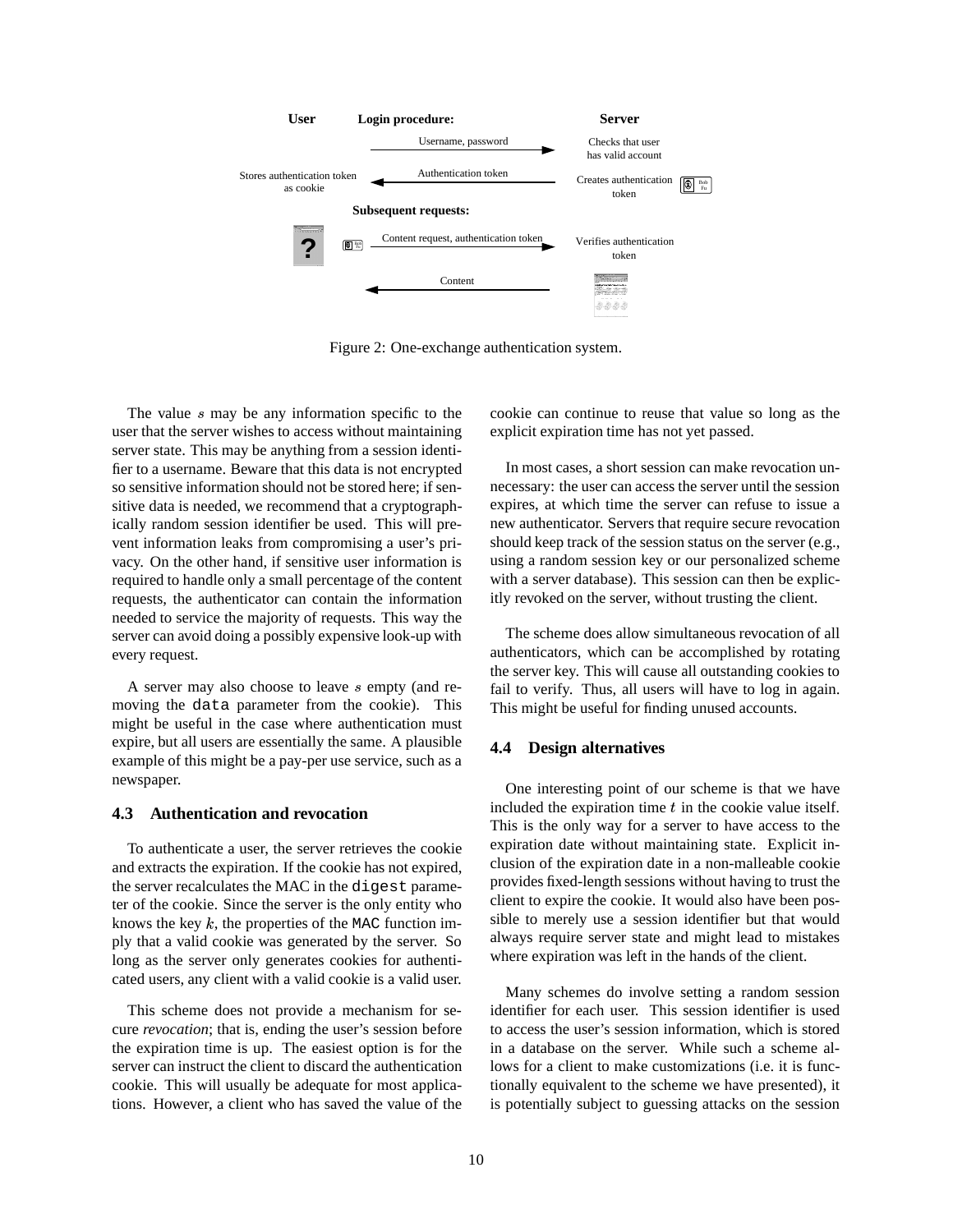identifier space. If an adversary can successfully guess a session identifier, the system is broken (see Section 3.3). Our scheme provides a means for authenticating clients that is resistant to guessing attacks on session identifiers. Furthermore, our scheme provides the option of authenticating clients with  $O(1)$  server state, rather than  $O(n)$ , where  $n$  is the number of clients.

Our system can also make it easier to deploy multiserver systems. Using session identifiers requires either synchronized, duplicated data between servers or a single server to coordinate requests, which becomes a potential bottleneck. Our scheme allows any server to authenticate any user with a minimum of information, none of which must be dynamically shared between servers. In addition, the authentication always completes in constant time, rather than in time which increases with the number of users.

### **5 Security analysis**

In this section we present an informal analysis of the security properties of our design. For the purpose of discussion, we will refer to the cookie's two halves: the *plaintext* and the *verifier*. The plaintext is the expiration concatenated with the user string, and the verifier is the HMAC of the plaintext.

We will discuss the security of the scheme once the authenticator (i.e. cookie) is received by the user from the server. We will not discuss mechanisms for completing the initial login.

## **5.1 Forging authenticators**

An adversary does not need to log in if it can create a valid authenticator offline. Often an adversary can create a plausible plaintext string; therefore the security of the authenticator rests on the fact that the verifier cannot be calculated by an adversary without the key. Since we have selected our MAC to be non-malleable, an adversary can not forge a new authenticator.

An attacker may also attempt to extend the capabilities associated with the authenticator. This might include changing the expiration date or some aspect of the data string which would allow unauthorized access to the server. For instance, if the data string includes a username, and the adversary can alter the username, this might allow access another user's account. It is easy enough for the adversary to change the plaintext of the authenticator in the desired manner. However, as we have seen, because HMAC is non-malleable, it is intractable for the adversary to generate a valid ciphertext for an altered plaintext string. Therefore the adversary cannot bring about any change in an authenticator that will be accepted by the server.

#### **5.2 Authenticator hijacking**

An interrogative adversary cannot see any messages that pass between the user and the server. Therefore, it cannot hijack another user's authenticator. However, an eavesdropper can see the authenticator as it passes between the user and the server. Such an adversary can easily perform a replay attack. Therefore the system is vulnerable to hijacking by such an adversary. However, the replay attack lasts only as long as the authenticator is valid; that is, between the time the adversary "sniffs" the authenticator and the expiration time. The adversary does not have the ability to create or modify a valid authenticator. Therefore this is an attack of limited usefulness. The lifetime of the authenticator determines how vulnerable the system is; systems which employ a shorter authenticator lifetime will have to reauthenticate more often, but will have tighter bounds on the damage that a successful eavesdropping adversary can accomplish. In addition, the system can protect against an eavesdropping adversary by using SSL to provide confidentiality for the authenticator.

#### **5.3 Other attacks**

We mention briefly some attacks on our schemes which do not deal with the authenticator directly. The best known attack against the scheme in Section 4 is a brute force key search.

A server compromise breaks the system: if the adversary obtains the key to the MAC, it can generate valid authenticators for all users. Random keys and key rotation help to prevent the adversary from mounting brute force key attacks (see Lenstra [27] for suggestions on key size).

In addition, key rotation helps protect against volume attacks, whereby an adversary may be able to obtain the key to the hash function because the adversary has obtained a great quantity of data encrypted using it. We note that HMAC-MD5 and HMAC-SHA1 are not believed to be vulnerable to this type of analysis [23]. However, we believe that it is prudent to include key rotation since it does not decrease the security of the scheme, it protects against server compromise, and it has minimal cost to the server.

In addition, the adversary can obtain unauthorized access by guessing the user's password; see Section 3.2 for some guidelines for preventing this.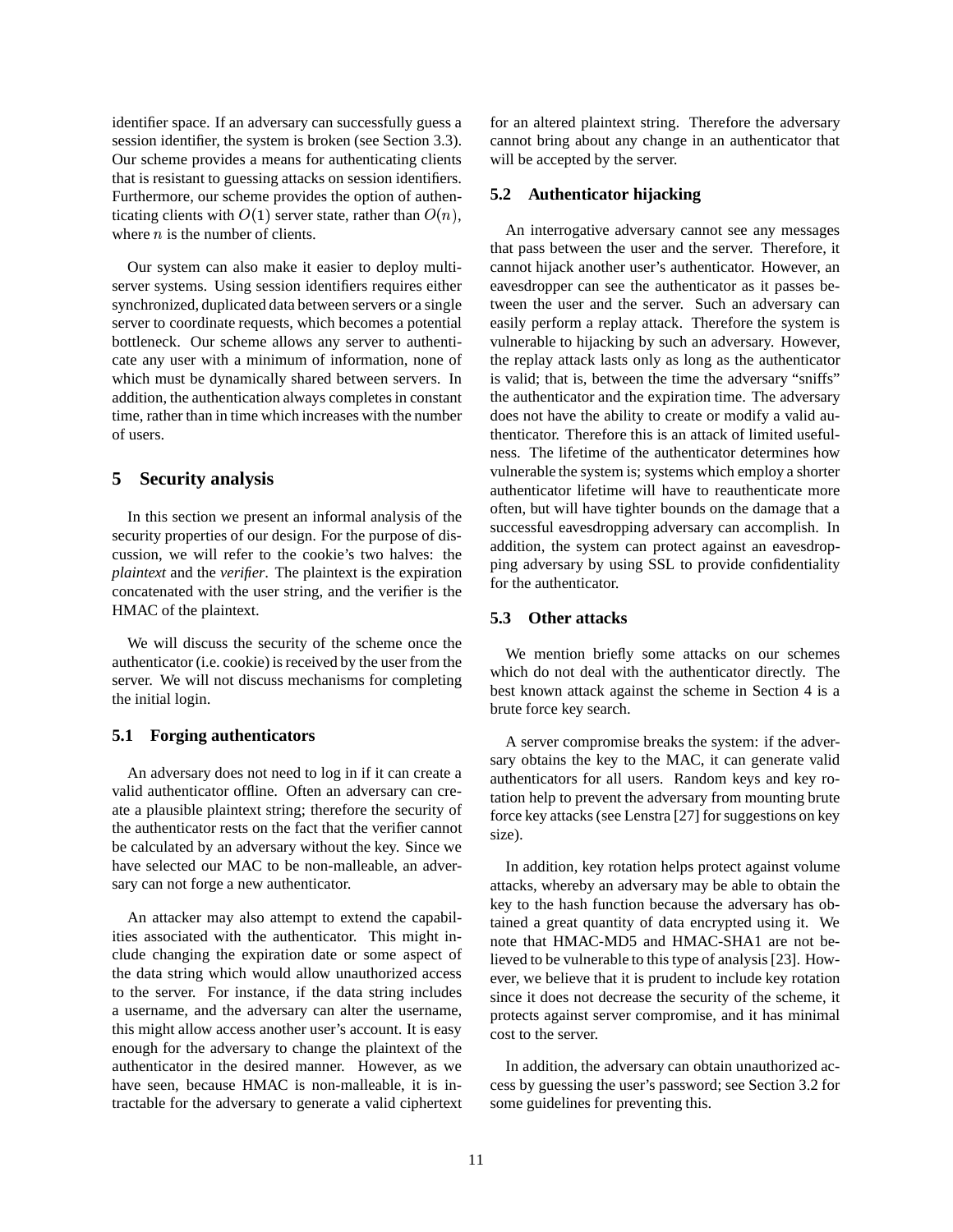Our scheme in itself only provides user authentication. For protection against server impersonation or for data integrity, we recommend SSL.

## **6 Implementation and performance**

The client authentication scheme described in Section 4 was implemented in Perl 5.6 using the LWP, HTTP, CGI, FCGI, and Digest modules. We tested the implementation on two dual Pentium III 733 MHz machines each with 256 MB of RAM running the Linux 2.2.18 smp kernel and Apache 1.3.17 with mod fastcgi 2.2.10. Everything ran on a local disk. A dedicated Gigabit link with a 20  $\mu$ s round-trip time connected the machines.

#### **6.1 Microbenchmark performance**

We ran  $1,000$  trials of crypt () and HMAC-SHA1. The input to crypt() was an 8-byte input and a 2 byte salt. The input to HMAC-SHA1 was a 27-byte input and a 20-byte key. crypt() finished on average in 8.08  $\mu$ sec with 99% of the trials completing in under 10  $\mu$ sec. HMAC-SHA1 took on average 41.4  $\mu$ sec with 99% of the trials completing in under 47  $\mu$ sec. We attribute the variances to context switching.

#### **6.2 End-to-end performance**

To measure the end-to-end performance of cookiebased logins, we repeatedly retrieved 400 bytes of data from a Web server that authenticated our client. Both the client and the cookie authentication scheme were implemented in Perl, and the server ran the cookie authentication script with FastCGI. Our end-to-end test consisted of the client presenting a cookie authenticator (as described in Section 4) to the server, which verifies the authenticator by performing HMAC-SHA1 on the expiration date presented by the client. In order to provide a baseline for comparison, we also measured the average performance of plain HTTP, HTTP with Basic Authentication [16], and an always-authenticated FastCGI script for the same page.

For each scheme, we made 5,000 successive requests, with valid authentication information (when needed). Figure 3 presents the average time from the request being sent in our HTTP client until a response was received.

99% of the HTTP trials without authentication were faster than 5.9 ms. Similarly, 99% of HTTP Basic authentication trials were faster than 6.3 ms. 99% of the plain FastCGI trials were faster than 7.7 ms, and 99% of



Figure 3: End-to-end performance of average service latency per request. We measure HTTP and FastCGI without authentication to obtain a baseline for comparison. Basic Auth is the cleartext password authentication in HTTP [16].

the FastCGI trials with our HMAC-SHA1 scheme took less than 8.8 ms. Figure 3 shows that the cost of HTTP Basic authentication is 0.4 ms per request while the cost of our HMAC-SHA1 scheme is 1.2 ms. We suspect that non-cryptographic factors such as string parsing and file I/O cause the disparity between the microbenchmarks and the end-to-end measurements.

Note that SSL is an order of magnitude slower than the HMAC-SHA1 cookie scheme. A single new SSL connection takes 90 ms [17] on a reasonable machine. SSL client authentication, even with session resumption, cannot run faster than the HMAC-SHA1 cookie scheme because SSL authenticates the entire HTTP stream. Our scheme runs HMAC-SHA1 on fewer than 30 bytes of data per request (a timestamp, personalization data, and a key).

## **7 Related work**

There is an extensive body of work related to authentication in general and Web authentication in particular. We highlight a few relevant examples. For other studies of design principles, see Abadi [1] or Lampson [26].

#### **7.1 General authentication protocols**

In the past ten years, several new authentication protocols have been developed, including AuthA [4], EKE [5], provably secure password authenticated key exchange [7], and the Secure Remote Password protocol [44]. Furthermore, groups are simplifying and stan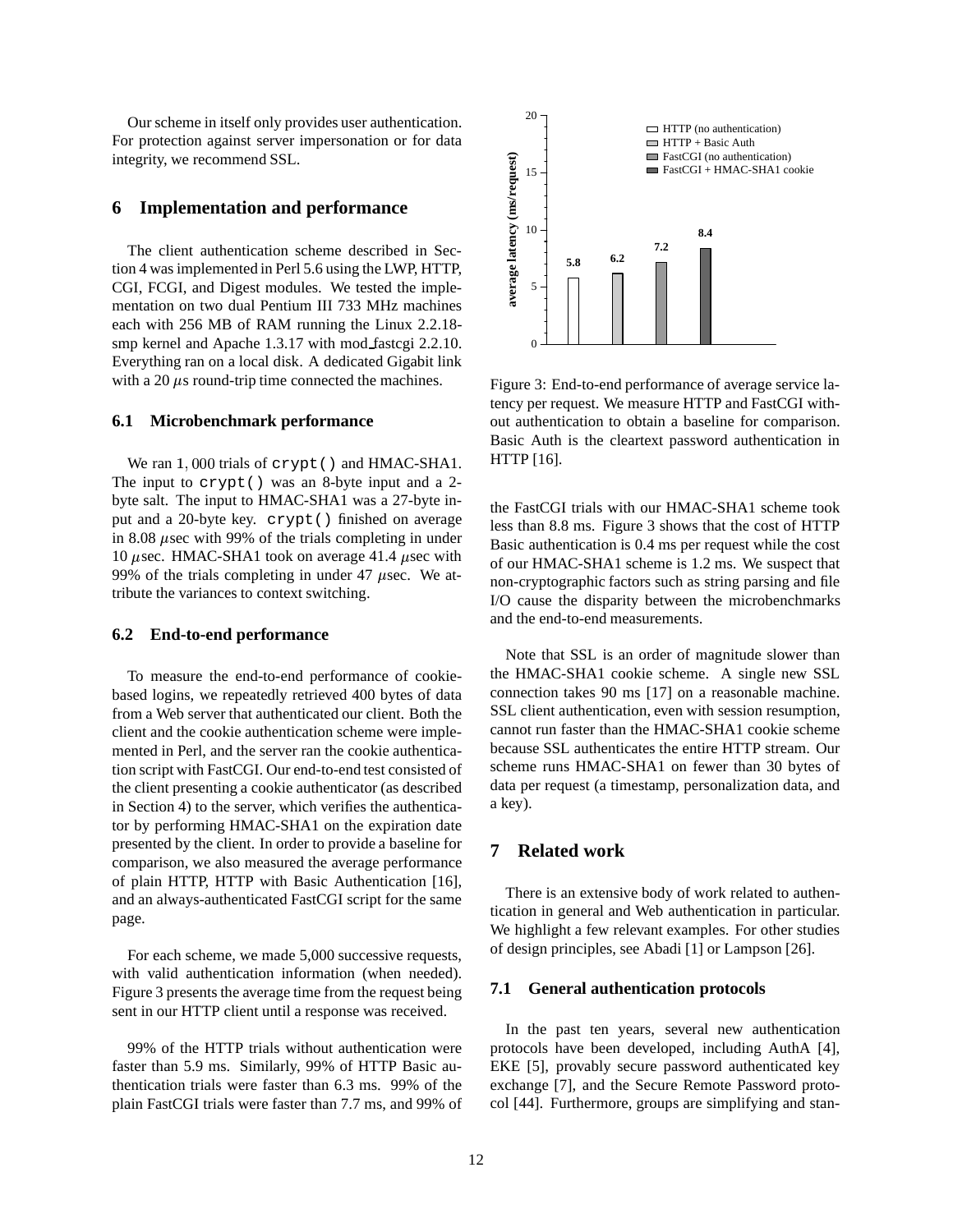dardizing password authentication protocols [21]. However, these protocols are not well-suited for the Web because they are designed for session initialization of longrunning connections, as opposed to the many short-lived connections made by Web browsers. Long-running connections can easily afford a protocol involving the exchange of multiple messages, whereas short-lived ones cannot absorb the overhead of several extra round-trips per connection. Additionally, these protocols often require significant computation, making them undesirable for loaded Web servers.

One-time passwords can prevent replay attacks. Lamport's user password authentication scheme defends against an adversary who can eavesdrop on the network and obtain a copies of server state (i.e. the hashed password file) [25]. This scheme is based on a one-way function. Haller later implemented the S/Key one-time password system [19, 20] using techniques from Lamport. De Waleffe and Quisquater extended Lamport's scheme with zero-knowledge techniques to provide more general access control mechanisms [10]. With their oneexchange protocol, a user can authenticate and prove possession of a ticket. This scheme is not appropriate for our model of Web client authentication because it requires the client to perform computation such as modular exponentiation.

Kerberos uses tickets to authenticate users to services [22, 33, 40]. The Kerberos ticket is encrypted with a key known only to the service and the Kerberos infrastructure itself. A temporary session key is protected by encryption. The ticket approach differs greatly from schemes such as ours because tickets are message preserving, meaning that an adversary who compromises a service key can recover the session key. If an adversary compromises the key in our scheme, it can mint and verify tokens, but it cannot recover the contents that were originally authenticated. Authentication and encryption should be separated, but Kerberos does both in one step.

The Amoeba distributed operating system cryptographically authenticated capabilities (or rights) given to a user [42]. One of the proposed schemes authenticated capabilities by XORing them with a secret server key and hashing the result. Client authentication on the Web falls into the same design space. A Web server wishes to send a user a signed capability.

#### **7.2 Web-specific authentication protocols**

The HTTP specifications provide two mechanisms for authentication: Basic authentication and Digest authentication [16]. Basic authentication requires the client to send a username and password in the clear as part of the HTTP request. This pair is typically resent preemptively in all HTTP requests for content in subdirectories of the original request. Basic authentication is vulnerable to an eavesdropping adversary. It also does not provide guaranteed expiration (or logout), and repeatedly exposes a user's long-term authenticator. Digest authentication, a newer form of HTTP authentication, is based on the same concept but does not transmit cleartext passwords. In Digest authentication, the client sends a cryptographic hash (usually MD5) of the username, password, a server-provided nonce, the HTTP method, and the URL. The security of this protocol is extensively discussed in RFC 2617 [16]. Digest authentication enjoys very little client support, even though it is supported by the popular Apache Web server.

The main risk of these schemes is that a successful attack reveals the user's password, thus giving the adversary unlimited access. Further, breaks are facilitated by the existence of freely available tools capable of sniffing for authentication exchanges [39].

The Secure Sockets Layer (SSL) protocol is a stronger authentication system provides confidentiality, integrity, and optionally authentication at the transport level. It is standardized as the Transport Layer Security protocol [11]. HTTP runs on top of SSL, which provides all the cryptographic strength. Integration at the server allows the server to retrieve the authentication parameters negotiated by SSL. SSL achieves authentication via public-key cryptography in X.509 certificates [8] and requires a public-key infrastructure (PKI). This requirement is the main difficulty in using SSL for authentication — currently there is no global PKI, nor is there likely to be one anytime soon. Several major certificate authorities exist (e.g., Verisign), but the space is fractured and disjoint. To some degree, users avoid client certificates because certificates are practically incomprehensible to non-technical users. Other arguments suggest that the merits of PKI as the answer to many network security problems have been somewhat exaggerated [13]. Client support for SSL is non-standard and thus can have interoperability problems (e.g., Microsoft Internet Explorer and Netscape Navigator client certificates do not interoperate), and performance concerns. SSL decreases Web server performance and often provides more functionality than most applications need. In an effort to avoid using SSL, Bergadano, Crispo, and Eccettuato use Java applets to secure HTTP transactions [6].

Park and Sandu identify security problems of regular cookies, network threats, end-system threats, and cookie harvesting threats [34]. Samar describes a cookie-based distributed architecture for single-signon [37].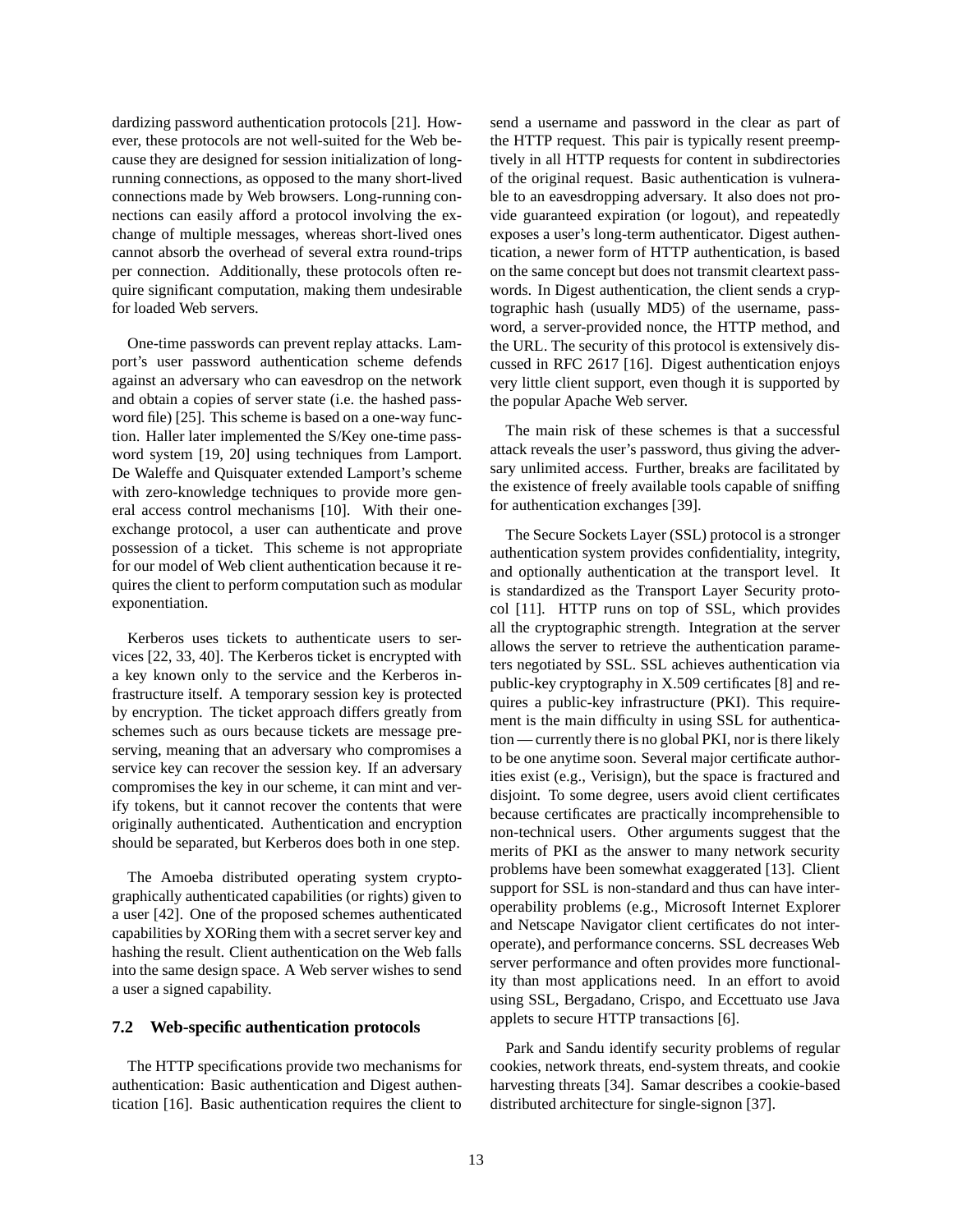## **7.3 Schemes in the field**

Many ad hoc schemes are used today to perform Web authentication without making use of either SSL or any of the HTTP authentication mechanisms. Instead, schemes often use HTTP state management to store authenticators with the client. This helps sites provide authentication for Web applications while preserving easeof-use and performance. While many of these schemes are well-designed and do indeed provide appropriately strong authentication for the environment in which they are deployed, just as many schemes have fatal flaws.

Shibboleth, a project of Internet2, is investigating architectures, frameworks, and technologies to support cross-realm authentication and authorization for access to Web pages [38]. The group completed a survey of client authentication on the Web at several universities, most of which use a combination of Kerberos, client certificates, HTTP authentication, and cookies. However, they have not yet presented a complete design.

Open Market has patented a scheme that creates a folded cryptographic hash of a server secret, a session identifier, and other parameters [28]. Yahoo has a cookie authentication scheme that computes MD5 of a server secret, user identifier, timestamp, and other parameters [46]. The ArsDigita Community System (ACS) has a SHA1-based cookie authentication scheme [29]. All these schemes are likely to be secure against interrogative adversaries, but all appear vulnerable to eavesdroppers.

Microsoft Passport offers a managed cookie authentication scheme [35]. Microsoft mints a cookie authenticator after a user logs in. Vendors participating in the passport service can verify the authenticator to determine authenticity and authorization. The details of the authentication scheme have not been published, but the white paper indicates that Microsoft shares a unique symmetric key with each vendor. These keys can both mint and verify authenticators.

## **8 Conclusion**

To provide designers and implementers with a clear framework, we have given a description of the limitations, requirements, and security models specific to Web client authentication. We presented a set of hints on how to design a secure client authentication scheme, based on experience gained from our informal survey of commercial schemes. The survey showed that many sites are not secure against the interrogative adversary. We proposed an authentication scheme secure against the interrogative adversary.

Web sites have such a large range of requirements that no one authentication scheme can meet them all. Currently SSL remains too costly and client authentication infrastructures remain hardly deployed. This partially explains why so many home-brew schemes exist. The Web community ought to recommend a secure standard or secure practices if there is any hope to eliminate the proliferation of insecure home-brew authentication schemes. We hope that this paper will help schemes in resisting common attacks.

For more information and our source code, see the appendix or visit our Web site at http:// cookies.lcs.mit.edu/.

### **9 Acknowledgments**

We thank David Andersen, Ian Anderson, Jeffrey W. Baker, Richard Barbalace, Andrew M. Boardman, Benjie Chen, David Dittrich, Paul Hill, Frans Kaashoek, David Mazières, Robert T. Morris, Steve Morris, Joon Park, Matt Power, Ron Rivest, Jerry Saltzer, Richard Smith, Win Treese, the anonymous reviewers, and the members of the PDOS group at MIT. We also thank the companies who talked with us about the security of their Web sites: FatBrain.com, WSJ.com, and yahoo.com. The students of the MIT Applied Security Reading Group (http://pdos.lcs.mit.edu/asrg/) deserve credit for the genesis of this project. Finally, we thank Duncan Hines for manufacturing the materials necessary to sustain our efforts.

#### **References**

- [1] Martin Abadi and Roger Needham. Prudent engineering practice for cryptographic protocols. Technical Report 125, DEC Systems Research Center, June 1994.
- [2] Allaire Corporation. Personal Communication, January 2001.
- [3] Mihir Bellare, Anand Desai, David Pointcheval, and Phillip Rogaway. Relations among notions of security for public-key encryption schemes. In Hugo Krawczyk, editor, *Proceedings of Advances in Cryptology—CRYPTO 98*, volume 1462 of *Lecture Notes in Computer Science*, pages 26–45, Santa Barbara, CA, 1998. Springer-Verlag.
- [4] Mihir Bellare and Phillip Rogaway. The AuthA protocol for password-based authenticated key exchange. Technical report, IEEE P1363, March 2000. http://grouper.ieee.org/groups/ 1363/StudyGroup/Passwd.html#autha.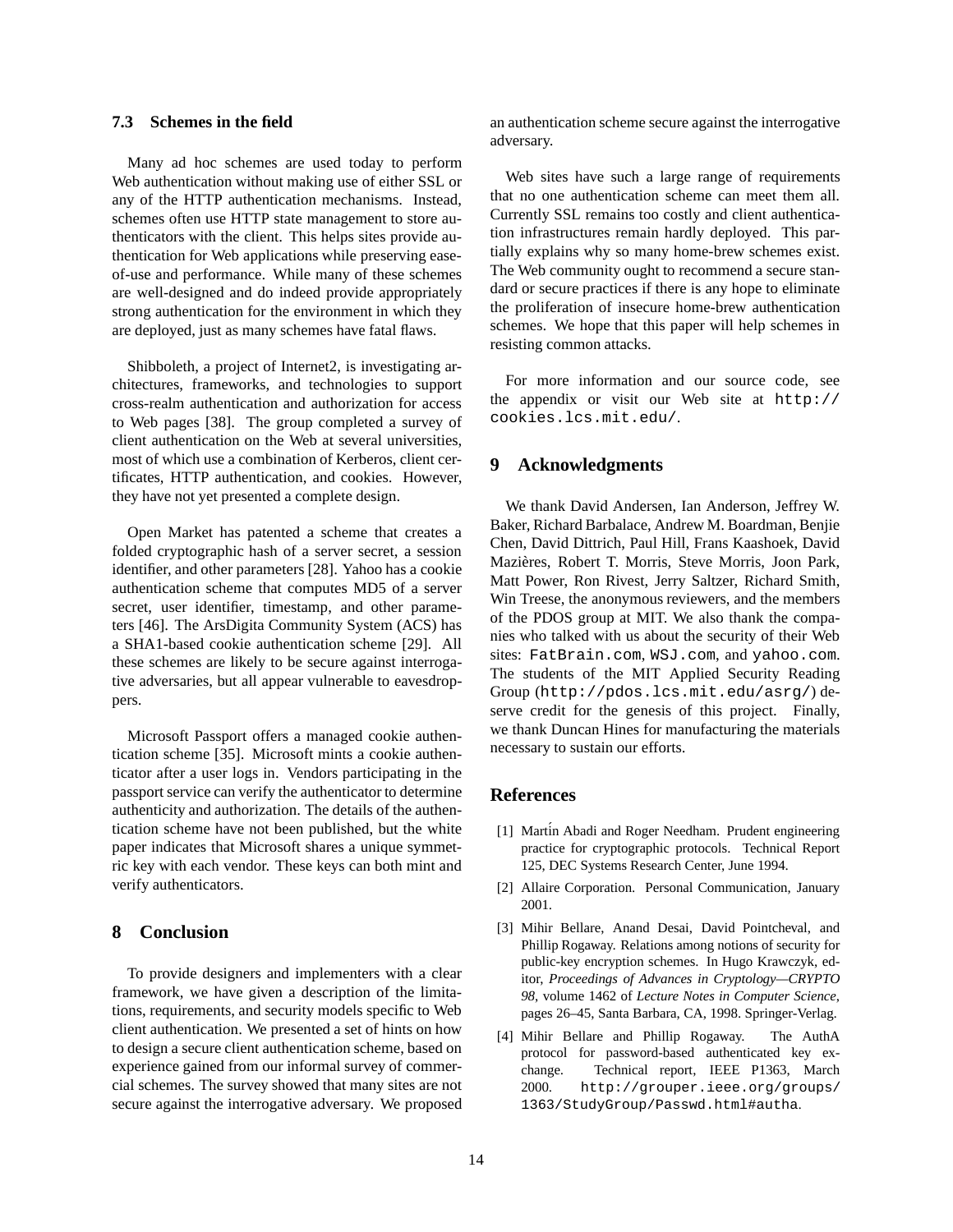- [5] Steven M. Bellovin and Michael Merritt. Encrypted key exchange: Password-based protocols secure against dictionary attacks. In *Proceedings of the 1992 IEEE Symposium on Security and Privacy*, pages 72–84, Oakland, CA, May 1992.
- [6] F. Bergadano, B. Crispo, and M. Eccettuato. Secure WWW transactions using standard HTTP and Java applets. In *Proceedings of the 3rd USENIX Workshop on Electronic Commerce*, pages 109–119, Boston, MA, September 1998.
- [7] Victor Boyko, Philip MacKenzie, and Sarvar Patel. Provably secure password authenticated key exchange using Diffie-Hellman. In B. Preneel, editor, *Proceedings of Advances in Cryptology—EUROCRYPT 2000*, volume 1807 of *Lecture Notes in Computer Science*, Bruges, Belgium, May 2000. Springer-Verlag.
- [8] CCITT. Recommendation X.509: The directory authentication framework, 1998.
- [9] CERT. Malicious HTML tags embedded in client Web requests. CA-2000-02, February 2000. http://www.cert.org/advisories/ CA-2000-02.html.
- [10] Dominique de Waleffe and Jean-Jaques Quisquater. Better login protocols for computer networks. In B. Preneel, R. Govaerts, and J. Vandewalle, editors, *Proceedings of Computer Security and Industrial Cryptography*, volume 741 of *Lecture Notes in Computer Science*, pages 50–70. Springer-Verlag, 1993.
- [11] Tim Dierks and Christopher Allen. The TLS protocol version 1.0. RFC 2246, Network Working Group, January 1999.
- [12] Danny Dolev, Cynthia Dwork, and Moni Naor. Nonmalleable cryptography. In *Proceedings of the* 23rd ACM *Symposium on Theory of Computing*, pages 542–552, New Orleans, LA, 1991.
- [13] Carl Ellison and Bruce Schneier. Ten risks of PKI: What you're not being told about public key infrastructure. *Computer Security Journal*, 16(1):1–7, 2000.
- [14] Roy Fielding, James Gettys, Jeffrey Mogul, Henrik Frystyk, Larry Masinter, Paul Leach, and Tim Berners-Lee. Hypertext Transfer Protocol — HTTP/1.1. RFC 2616, Network Working Group, June 1999.
- [15] FIPS 180-1. *Secure Hash Standard*. U.S. Department of Commerce/N.I.S.T., National Technical Information Service, Springfield, VA, April 1995.
- [16] John Franks, Phillip Hallam-Baker, Jeffrey Hostetler, Scott Lawrence, Paul Leach, Ari Luotonen, and Lawrence Stewart. HTTP authentication: Basic and digest access authentication. RFC 2617, Network Working Group, June 1999.
- [17] Kevin Fu, M. Frans Kaashoek, and David Mazières. Fast and secure distributed read-only file system. In *Proceedings of the 4th USENIX Symposium on Operating Systems Design and Implementation (OSDI 2000)*, pages 181– 196, San Diego, CA, October 2000.
- [18] Shafi Goldwasser, Silvio Micali, and Ronald L. Rivest. A digital signature scheme secure against adaptive chosen-message attacks. *SIAM Journal of Computing*, 17(2):281–308, April 1988.
- [19] Neil Haller. The S/KEY one-time password system. In *Proceedings of the ISOC Symposium on Network and Distributed System Security*, pages 151–157, San Diego, CA, February 1994.
- [20] Neil Haller. The S/KEY one-time password system. RFC 1760, Network Working Group, February 1995.
- [21] IEEE P1363a: Standard specifications for public key cryptography: Additional techniques. http:// www.manta.ieee.org/groups/1363/P1363a.
- [22] John T. Kohl. The use of encryption in Kerberos for network authentication. In G. Brassard, editor, *Proceedings of Advances in Cryptology—CRYPTO 89*, volume 435 of *Lecture Notes in Computer Science*, pages 35–43. Springer-Verlag, 1990.
- [23] Hugo Krawczyk, Mihir Bellare, and Ran Canetti. HMAC: Keyed-hashing for message authentication. RFC 2104, Network Working Group, February 1997.
- [24] David Kristol and Lou Montulli. HTTP State Management Mechanism. RFC 2965, Network Working Group, October 2000.
- [25] Leslie Lamport. Password authentication with insecure communication. *Communications of the ACM*, 24(11):770–771, November 1981.
- [26] Butler Lampson. Hints for computer system design. In *Proceedings of the 9th ACM Symposium on Operating Systems Principles*, pages 33–48, Bretton Woods, NH, 1983.
- [27] Arjen Lenstra and Eric Verheul. Selecting cryptographic key sizes. http://www.cryptosavvy.com/ cryptosizes.pdf, November 1999.
- [28] Thomas Levergood, Lawrence Stewart, Stephen Morris, Andrew Payne, and Winfield Treese. Internet server access control and monitoring systems. U.S. patent #5,708,780, Open Market, January 1998.
- [29] Richard Li and Archit Shah. ArsDigita Community System (ACS) security design. http:/ /developer.arsdigita.com/doc/ security-design.html.
- [30] Alfred J. Menezes, Paul C. Van Oorschot, and Scott A. Vanstone. *Handbook of applied cryptography*. The CRC Press series on discrete mathematics and its applications. CRC Press, 1997.
- [31] Keith Moore and Ned Freed. Use of HTTP State Management. RFC 2964, Network Working Group, October 2000.
- [32] Robert Morris and Ken Thompson. Password security: A case history. *Communications of the ACM*, 22(11):584– 597, November 1979.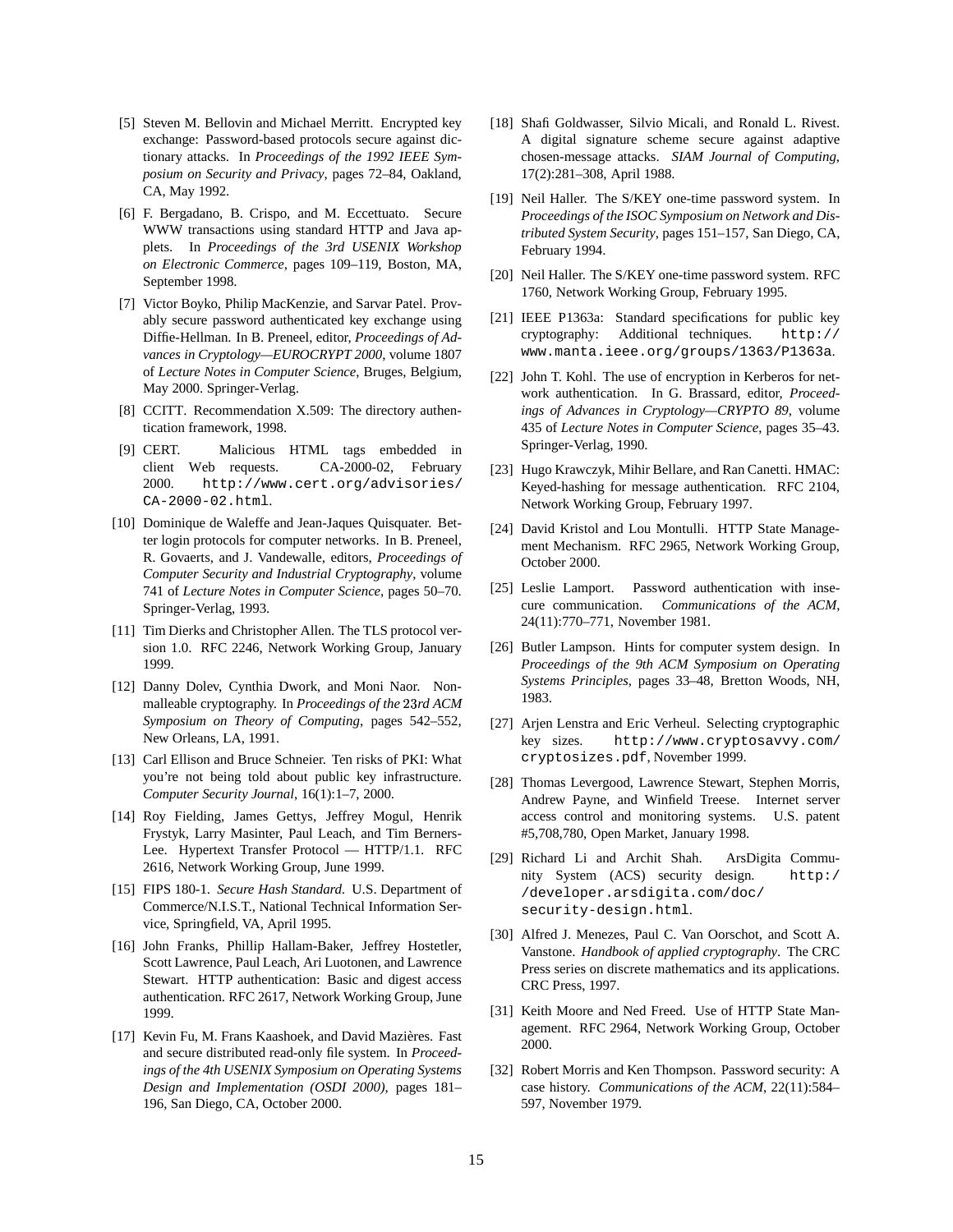- [33] B. Clifford Neuman and Theodore Ts'o. Kerberos: An authentication service for computer networks. *IEEE Communications Magazine*, 32(9):33–38, September 1994.
- [34] Joon S. Park and Ravi Sandhu. Secure cookies on the Web. *IEEE Internet Computing*, 4(4):36–44, July/August 2000.
- [35] Microsoft passport. http://www.passport.com/.
- [36] Eric Rescorla. *SSL and TLS: Designing and Building Secure Systems*. Addison-Wesley, 2000.
- [37] Vipin Samar. Single sign-on using cookies for Web applications. In *Proceedings of the 8th IEEE Workshop on Enabling Technologies: Infrastructure for Collaborative Enterprises*, pages 158–163, Palo Alto, CA, 1999.
- [38] The Shibboleth Project. http:// middleware.internet2.edu/shibboleth/.
- [39] Dug Song. *dsniff*. http://www.monkey.org/ ˜dugsong/dsniff/.
- [40] Jennifer Steiner, Clifford Neuman, and Jeffrey Schiller. Kerberos: An authentication service for open network systems. In *Proceedings of the Winter 1988 USENIX*, pages 191–202, Dallas, TX, February 1988.
- [41] Paul Syverson, Stuart Stubblebine, and David Goldschlag. Unlinkable serial transactions. In R. Hirschfeld, editor, *Proceedings of Financial Cryptography*, volume 1318 of *Lecture Notes in Computer Science*, Anguilla, BWI, 1997. Springer-Verlag.
- [42] Andrew Tanenbaum, Sape Mullender, and Robbert van Renesse. Using sparse capabilities in a distributed system. In *Proceedings of the 6th International Conference on Distributed Computing*, pages 558–563, Cambridge, MA, 1986.
- [43] David Wagner and Ian Goldberg. Proofs of security for the Unix password hashing algorithm. In T. Okamoto, editor, *Proceedings of Advances in Cryptology—ASIACRYPT 2000*, volume 1976 of *Lecture Notes in Computer Science*, Kyoto, Japan, December 2000. Springer-Verlag.
- [44] Thomas Wu. The secure remote password protocol. In *Proceedings of the 1998 Internet Society Network and Distributed System Security Symposium*, pages 97–111, San Diego, CA, March 1998.
- [45] Web and mobile code security. http:/ /www.securityfocus.com/forums/ www-mobile-code/.
- [46] Yahoo, Inc. Personal Communication, November 2000.

## **A Search engine queries**

Cookie files are occasionally published on the Internet and are indexed by some search engines. Variants of these queries have at times worked on Google.com, Yahoo.com, NorthernLight.com, and AltaVista.com.

After we reported these queries, Google immediately removed all files called "cookies.txt" or "COOKIES.TXT" from their indexing and later their cache. This removes the indexing for most cookie files. Some cookie files still exist under non-standard file names, apparently because of corrupted text files (e.g., resumes that include a person's cookie file at the end). The other search engines gave no definitive responses. For historical purposes, here are the queries that used to produce many cookie files.

- avenuea.com FALSE FALSE
- CERT7.DB
- text:CERT7.DB

The idea of the search queries is to locate cookie files based on information inside the cookie. For instance, avenuea.com is found in most cookie files because of online advertising and user tracking. CERT7.DB often appears near files called cookies.txt. Censoring cookies.txt will not prevent someone from searching for CERT7.DB then indirectly finding a cookie file.

## **B ichat Rooms v3.0**

ichat Rooms v3.0 (www.ichat.com) is a Webbased commercial chat server system. A user logs in with a username/password and receives a cookie, which is composed of the username and password XORed with a universal constant value. Subsequent requests are authenticated with this cookie.

This system is vulnerable to an attack by an eavesdropping adversary. The adversary can replay the cookie since it never expires. Knowledge of the constant string (easily obtained by an interrogative adversary) allows an adversary to reconstruct the user's password as well. Figure 4 contains a sufficient number of sample cookies to recover the constant key.

We did not analyze newer versions of ichat Rooms. We only know that the current scheme is different.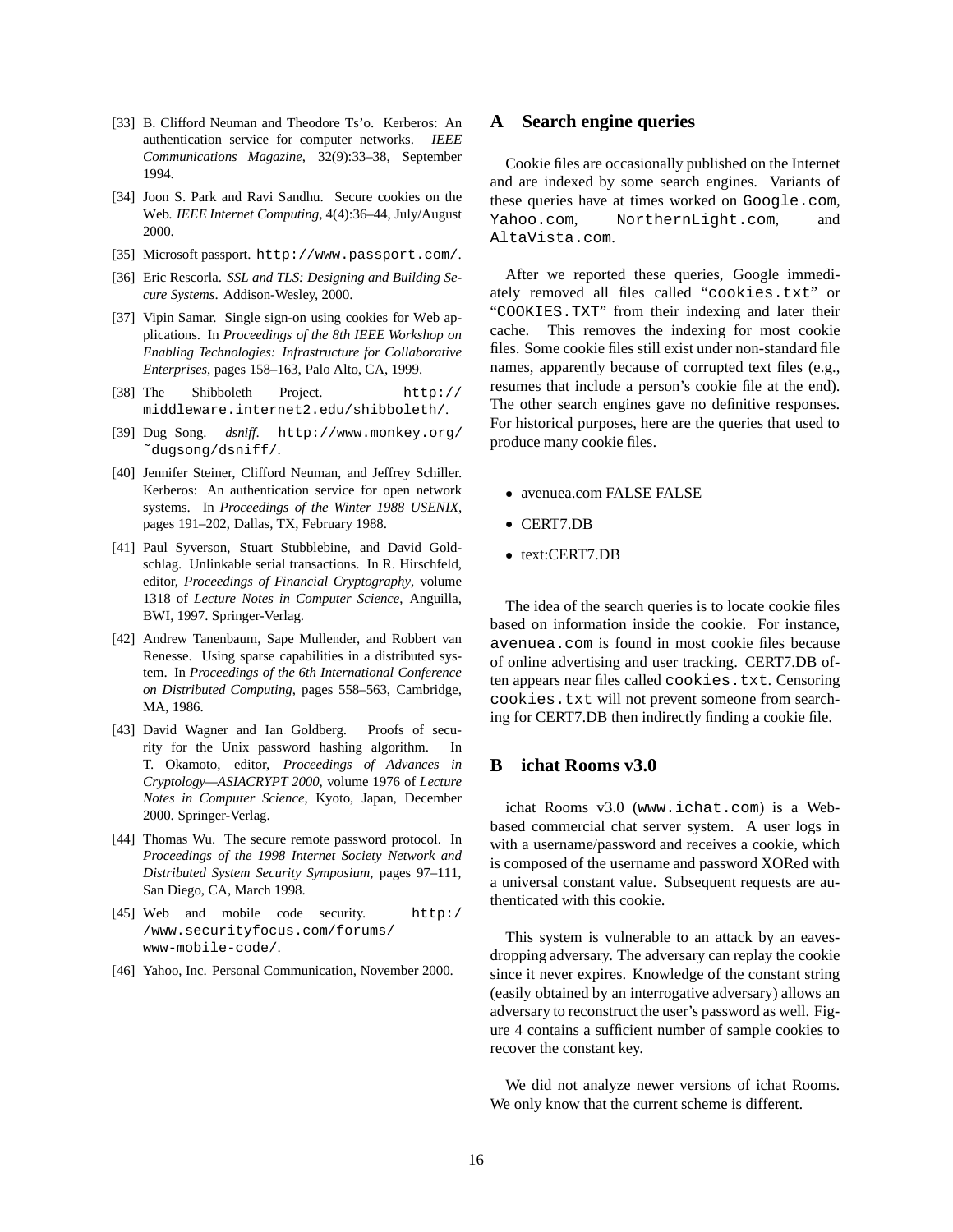| username | fubob                                                          |
|----------|----------------------------------------------------------------|
| password | аааааааа                                                       |
|          | cookie ichat_cookie=0F160A0E1656233E21254D080B0B0D0058080B5359 |
|          | username fubbb (note the 1 letter change)                      |
| password | аааааааа                                                       |
| cookie   | ichat_cookie=0F160A031656233E21254D080B0B0D0058080B5359        |
|          |                                                                |

Figure 4: Sample ichat authenticators.

### **C New England Bride (nebride.com)**

nebride.com is the Web site for the New England Bride magazine. A user logs in with a username/password and receives an ID cookie, which is simply a username. This cookie authenticates subsequent requests.

An interrogative adversary can achieve a selective forgery by guessing the username of an existing account on the server and use this for full access to the account. Furthermore, since the password is displayed in plaintext on the server's information page, the adversary can retrieve the victim's password, possibly compromising accounts of the same user on other systems.

We notified New England bride, but we are not sure if they understand the problem.

#### **D Fatbrain.com**

A user logs in with their email address and password, then receives a URL-based authenticator from the server. The URL-based authenticator is generated from a global, monotonically increasing sequence number. The URLbased authenticator is used to authenticate the remainder of the user's session.

This attack can proceed more quickly if the victim has logged in recently, or the time at which the user last logged in can be estimated. In that case, an adversary can begin searching backwards in the sequence space for the proper authenticator. Using this authenticator, an adversary can change the victim's email address, receive email informing them of the victim's password, and thereby gain full control — including purchasing ability — over the victim's account.

The Fatbrain.com pages use an easily predictable sequence number as an authenticator. This permits an interrogative adversary to guess the authentication token.

The engineers at Fatbrain responded swiftly by changing the sequence number to a random number. This defeats the attack described above.

### **E ihateshopping.net**

A user logs in with a username/password and receives an ephemeral ID cookie, which is simply a seriallyassigned integer unique to the user. This cookie is used to authenticate the user's requests for the remainder of that session. An interrogative can access arbitrary accounts because of the densely-populated namespace of ID cookies.

The ihateshopping.net pages provide a simple numeric authenticator, the namespace of which can be trivially stepped through to reveal the account details of all accounts on the system. The adversary would not require their own account or any other sort of prior access.

We notified the site and received a quick response. We do not know how the current authentication scheme differs because the Web site appears to no longer exist.

## **F SprintPCS.com**

A user logs in with their phone number and account password (PIN), then receives a cookie from the server which appears to be some form of the standard Unix crypt () function applied to the submitted data. The cookie provides administrative access to one's account, and this and subsequent account-related transactions are protected with SSL. The cookie's "SSL Only" flag, however, is not set, and the cookie domain is sprintpcs.com.

An eavesdropping adversary can obtain a user's authentication cookie if the user logs in to the secure section of sprintpcs.com and later revisits a non-SSL section of the site. Since the cookie is used for authentication only within SSL-protected sections of the sprintpcs.com site, setting the "SSL Only" flag would provide increased protection for the authenticator.

While SprintPCS appears to spend many CPU cycles on SSL, the SSL is of little benefit since the secret leaks in plaintext.

We notified SprintPCS through their Web interface.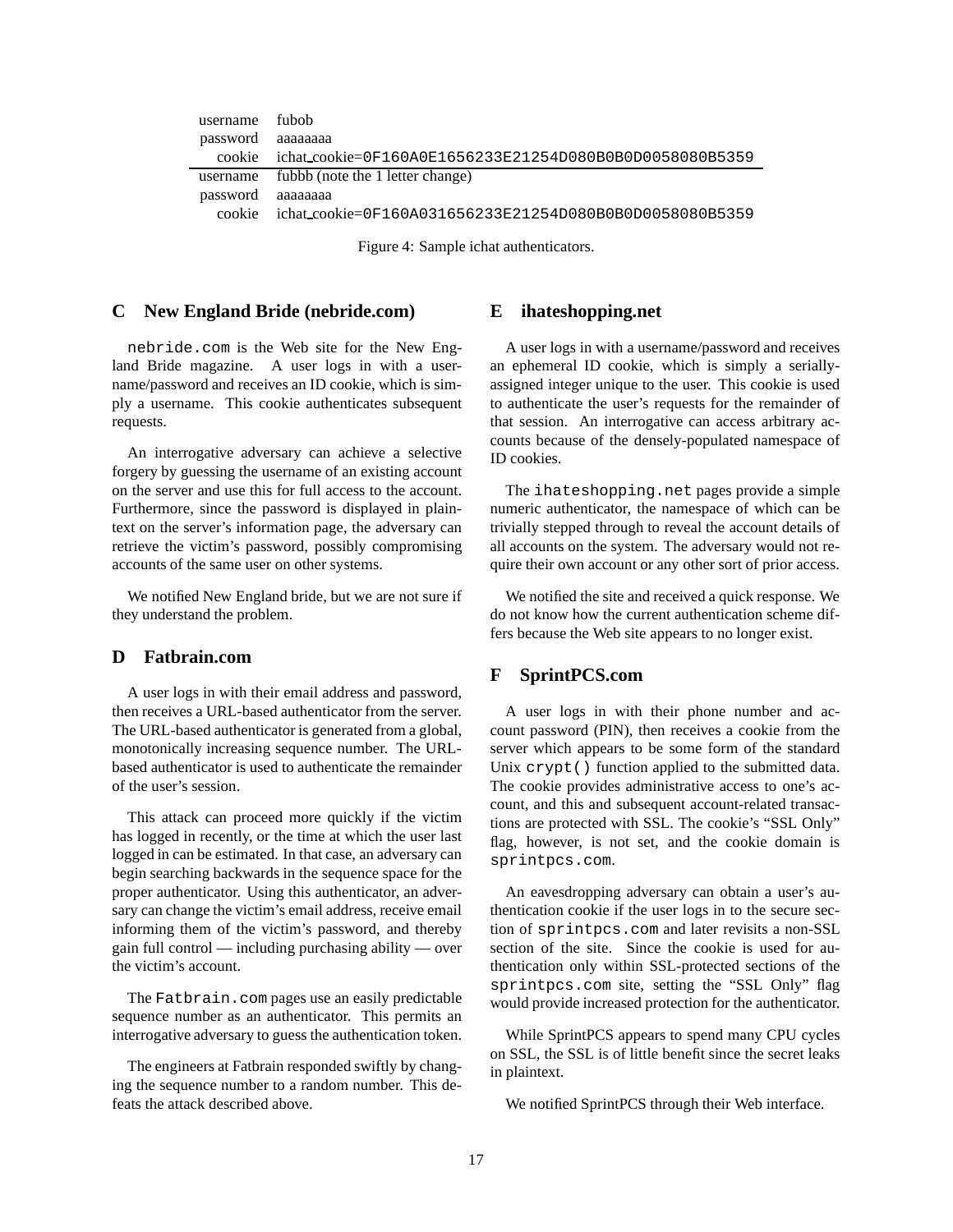## username fubob cookie ID=fubob

Figure 5: Sample nebride.com authenticator

https://fatbrain.com/...?t=0&p1=fubob@mit.edu&p2=540555758

Figure 6: Sample Fatbrain.com authenticator

## **G Snowball.com Web sites**

A user registers with a username/password and receives an authentication cookie. The site uses this cookie to authenticate the user for future logins. The same scheme is used on chickclick.com, highschoolalumni.com, and ign.com.

Simply by changing the username and user ID (UID) in the Beacon cookie to the that of the victim, an adversary can login as the victim. First, an adversary logs in to obtain a legitimate username/UID pair included in the Beacon cookie. Given such a cookie, the adversary changes the username and UID to that of the victim. Username and UID information are readily available from the Web site itself. In the case of highschoolalumni.com, knowing a user's high school enables an adversary to discover the username and UID of a user.

This is an example of a non-cryptographic authentication scheme. We suppose that the site wanted to reduce database lookups for each request.

We notified snowball.com and eventually received a response. We have not inspected the site recently.

## **H WSJ.com**

The fastlogin cookie is an authenticator issued to a user after typing in a username/password on WSJ.com. The algorithm was determined to be:

fastlogin = username + crypt (username + rotating server secret)

where + denotes concatenation without delimiters.

This scheme is weaker than schemes such as HTTP authentication which send cleartext passwords over the network. An interrogative adversary who discovers the algorithm can forge a cookie authenticator for any user. This results in a total break.

## **Discussion**

The vulnerability on the WSJ.com site gives an adversary access to any user's subscription and personal information. In addition, an adversary can purchase items at the WSJ and affiliated sites (such as archived articles) under any user's credit card. Furthermore, an adversary can view optional information set by the user. For instance, many users keep a list of their stock portfolio on the WSJ.com site.

An adversary needs only one piece of information to gain access: the username of the victim. In this document we explain nine security holes on WSJ.com.

1. With knowledge of a username, an adversary can log in as that user.

The WSJ.com site requires a paid account to read articles, purchase archived articles, etc. A user can log into a personalized WSJ.com site if the user's Web browser has a valid "fastlogin" cookie. Because of several mistakes in the use of cryptography, we were able to write a program that, given a username, creates a working fastlogin cookie. This program is attached at the bottom of this document.

Figure 1 shows an example of a fastlogin cookie.

The last field represents the username, bitdiddle, prepended to the output of the Unix crypt() function. The input to the crypt() function is the username prepended to the string "March20".

Likely WSJ.com expected the fastlogin cookie to act like a one-way hash or something that depends on secret information. However, the fastlogin cookie is a deterministic value which can always be computed from just the first 8 characters of the username.

2. If an adversary is not aware of vulnerability # 1, the adversary can still access most accounts.

Before discovering vulnerability #1, we considered a less serious attack that allowed access to most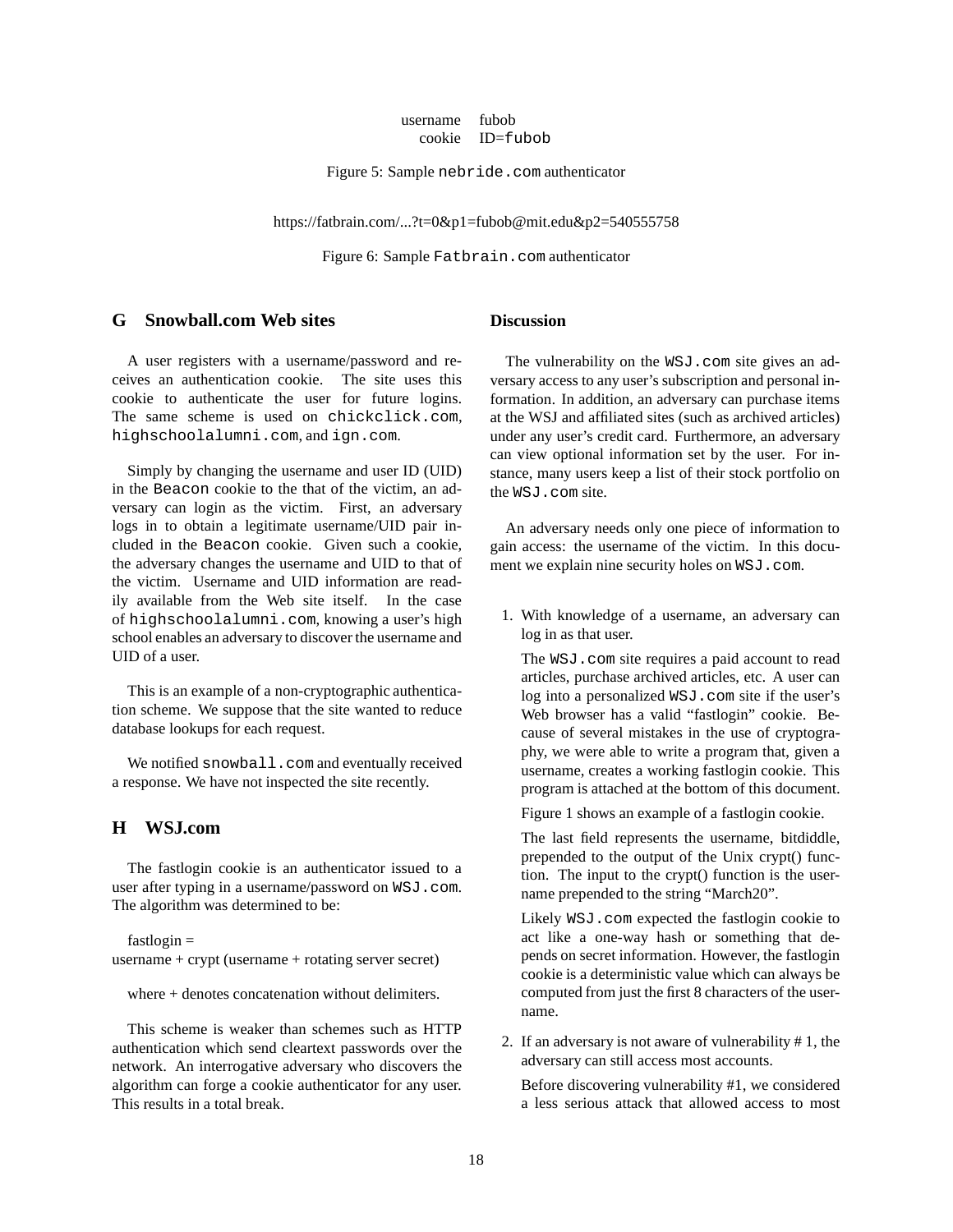## RM%5FON=Y&CN1=X&R115=Y

Figure 7: In the SprintPCS.com cookie, X and Y represent 13-character crypt()-like outputs. R115 is a function of the user's password. CN1 is likely a function of the user's phone number.

Beacon=hsareg.uid.username.hsa0.976659917

Figure 8: A sample Snowball.com cookie

|               | domain Javascript? Path |              | SSL? Expiration Variable |      | Value                                            |
|---------------|-------------------------|--------------|--------------------------|------|--------------------------------------------------|
|               |                         |              |                          | name |                                                  |
| wsj.com FALSE |                         | $\sqrt{cgi}$ |                          |      | FALSE 941452067 fastlogin bitdiddleMaRdw2J1h6Lfc |

Figure 9: A sample cookie authenticator from WSJ.com.

WSJ.com accounts. Any curious person with two accounts having similar usernames could notice this vulnerability. However, vulnerability #1 contains all of the implications of vulnerability #2 and more.

The crypt() function only pays attention to the first 8 characters of its input. The implication is that for all usernames that match in the first eight characters, the fastlogin cookie is the same. Everything after the 8th character of a username is ignored.

This attack works against all accounts that have 8 to 14 character usernames. Only users with 5, 6, or 7 character usernames are safe from this simple attack. However, all users are still susceptible to vulnerability #1.

In other words, if a victim has the username "bitdiddle", then an adversary can register for another account with the victim's username as the prefix (e.g., "bitdiddler"). This results in the same crypt() output:

| username          | Crypt() Output | <b>Fastlogin Cookie</b> |
|-------------------|----------------|-------------------------|
| <b>bitdiddle</b>  | MaRdw2J1h6Lfc  | bitdiddleMaRdw2J1h6Lfc  |
| <b>bitdiddler</b> | MaRdw2J1h6Lfc  | bitdiddlerMaRdw2J1h6Lfc |

If an adversary wishes to take control of the account of another user, the adversary must only know the login name of the victim. The adversary then creates a new user on WSJ.com such that the new username starts with the victim's username (e.g., "bitdiddler"). The adversary edits the cookie to remove the "r" in "bitdiddler". Next, the adversary starts a Web browser (e.g., Netscape) and goes to www.wsj.com. The site allows the adversary to log in as the victim. Now the adversary has access to the victim's credit card and can view personal information such as home phone numbers and addresses. In addition, the adversary can change

the victim's password, although this is not necessary. The only condition is that the victim's username must be at least 8 characters for the incorrect use of crypt() to appear. Again, this vulnerability is eclipsed by vulnerability #1 mentioned earlier.

The implication scenarios are the same as vulnerability #1.

3. The salt is constant.

WSJ.com uses the same salt, "Ma", for every user. The salt is supposed to help randomize the output of crypt(). When WSJ.com issues fastlogin cookies, it ought to set a random 2-character salt rather than simply "Ma" for every user.

Because the fastlogin cookie does not take passwords into account, this does not appear to further weaken the scheme. But if WSJ.com were to hash passwords, the constant salt would make dictionary attacks easier to mount against stolen cookies.

4. The secret padding is partially revealed by the salt.

The salt is not intended to be a private value; it is by definition a public value that is sent along with the ciphertext. Using the same value for a secret string (the padding) and a public string (the salt) is dangerous, because it inherently compromises the secret string. The salt "Ma" consists of the first two characters of the secret padding string "March20" which is used to create fastlogin cookies.

The implication is that the salt partially gives away the secret used to create fastlogin cookies.

We later discovered that the secret string was intended to be a rotating key. However, the rotation was not implemented. The rollout day, "March20", remained the secret key until recently.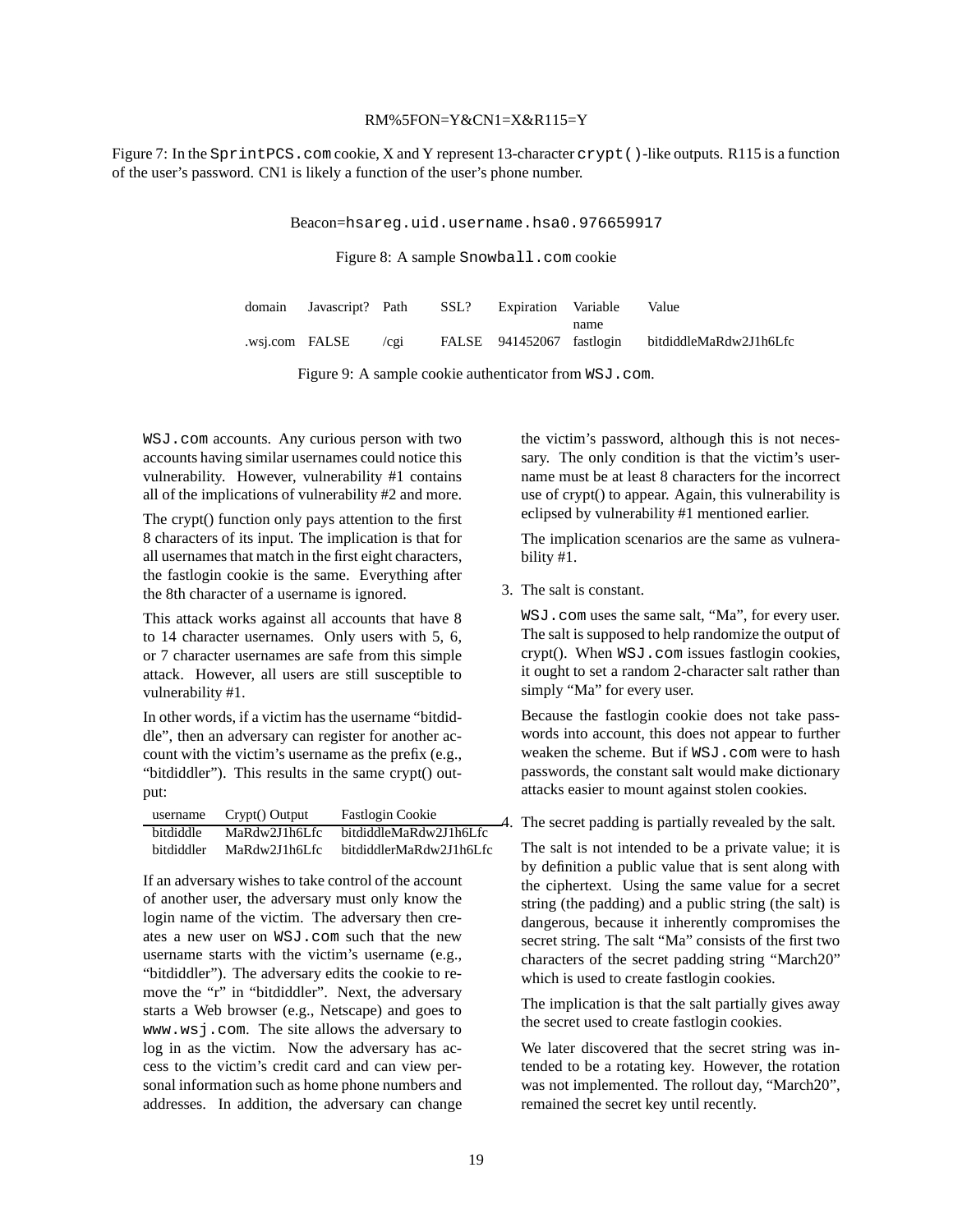5. Lack of secret information and ignored input

The authentication scheme relies on the secrecy of a 7-character string stored on the WSJ.com Web server. We were able to extract this 7-character string.

We first ran offline a brute force guessing program to determine 3 of the seven characters. This took about an hour on ten 733MHz machines. Then we improved the program by letting it interactively query the WSJ.com Web server (about  $128 \times 8$ times) to determine the remaining 4 characters. Excluding the programming time, this second test took less than 18 minutes of computation (1 second per query because we did not want to flood the server with requests).

Second, the crypt() function ignores all input after the 8th character. WSJ.com ought to use a transform that uses all of its input. For instance, SHA-1 takes an arbitrarily long string and produces a 20 byte output.

Because of these two flaws, we were able to quickly recover this semi-secret, "March20". This is used as a secret to create fastlogin cookies. The implication is that cryptanalysis is straightforward and fast.

6. Lack of revocation

Even if a user changes his/her password, the fastlogin cookie remains the same. This prevents the WSJ.com site from revoking a compromised account.

The implication is that stolen cookies are not revocable. Even if a victim changes his or her password, the adversary can reuse an old stolen fastlogin cookie.

7. The fastlogin cookie lasts forever

There is no cryptographically strong lifetime in the fastlogin cookie. Although WSJ.com sets the cookie to expire 11 hours later, a savvy user can modify the cookies file to delay the expiration time indefinitely. Our cookies still worked after 5 days. One way to fix this is to include a timestamp in the message authentication code to enforce a cookie lifetime.

8. Patterns in encrypted text

WSJ.com sometimes uses a second cookie called WSJIE LOGIN. This appears to be some function of the username and password. However, the encryption scheme in the WSJIE LOGIN cookie exhibits too many patterns to be secure. We identify ciphertext patterns below. A real encryption or hash algorithm would result in random-looking output. WSJIE LOGIN is far from random. For example, the pairs below are correlated to the alphabet listed backwards. For instance, 'a' encrypts to 'v', 'b' encrypts to 'u', 'c' encrypts to 't', etc. However, some encryptions appear to vary by username.

|               | Password Encrypted Password |
|---------------|-----------------------------|
| a             | v KfAnAfOi                  |
| h             | u KfAnAfOi                  |
| $\mathcal{C}$ | t KfAnAfOi                  |
|               |                             |

[Spaces added for clarity.]

The implication is that an adversary may be able to retrieve a password from this cookie.

9. WSJ.com allows invalid accounts

One can use non-existent usernamesto log in to read content on WSJ.com. While this does not affect any particular user, it allows adversaries to read the WSJ for free. For instance, the cookie in Figure 9 works fine even though it has fewer than 5 characters.

## **Sample authenticator**

**Cookie:** fastlogin=bitdiddleMaRdw2J1h6Lfc

The program in Figure 11 will generate a cookie authenticator given a username.

We used dynamic programming in an adaptive chosen message attack to recover the rotating secret server key, "March20", in Figure 12. The program runs in  $128 * 8$  queries rather than the intended  $128<sup>8</sup>$  (1,024 vs. 72,057,594,037,927,936). Assuming each query takes 1 second, this program finishes in 17 minutes instead of the intended  $2 * 10<sup>9</sup>$  years. The rotating secret was supposed to be the current date, but the secret got stuck on the rollout date, March 20.

#### **Remedy**

We met with Dow Jones, the parent company of the Wall Street Journal, shortly after discovering the vulnerability. The cookie authentication scheme was immediately changed. However, we have not investigated the new scheme. The people at Dow Jones were extremely responsive and helpful.